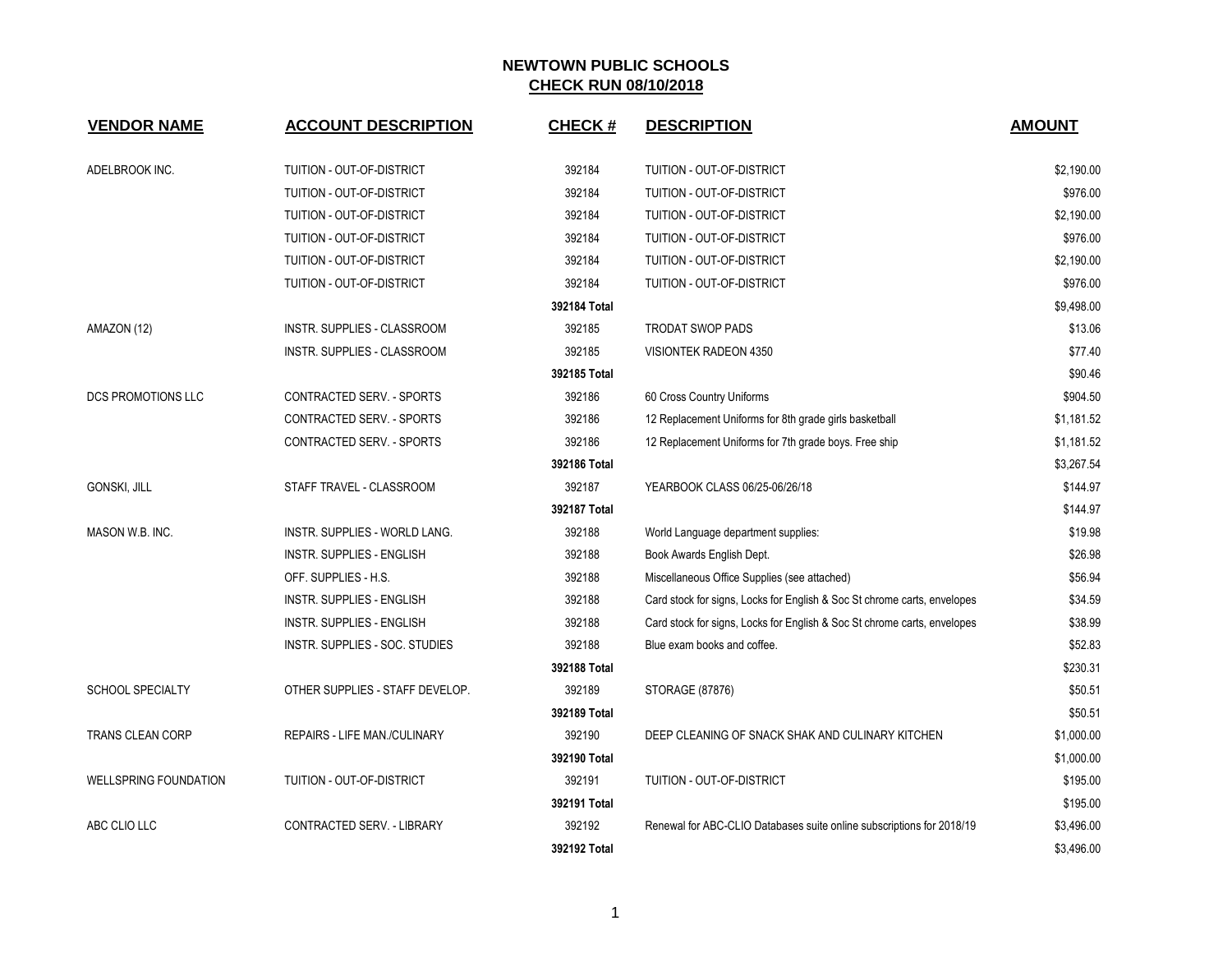| <b>VENDOR NAME</b>        | <b>ACCOUNT DESCRIPTION</b>      | <b>CHECK#</b> | <b>DESCRIPTION</b>                                   | <b>AMOUNT</b> |
|---------------------------|---------------------------------|---------------|------------------------------------------------------|---------------|
| ADA SPORTS, BADMINTON & T | INSTR. SUPPLIES - P.E.          | 392193        | PENN COACH TENNIS BALL-AIR PUMP                      | \$364.00      |
|                           |                                 | 392193 Total  |                                                      | \$364.00      |
| ADELBROOK INC.            | TUITION - OUT-OF-DISTRICT       | 392194        | TUITION - OUT-OF-DISTRICT                            | \$9,198.00    |
|                           | TUITION - OUT-OF-DISTRICT       | 392194        | TUITION - OUT-OF-DISTRICT                            | \$4,112.00    |
|                           | TUITION - OUT-OF-DISTRICT       | 392194        | TUITION - OUT-OF-DISTRICT                            | \$641.25      |
|                           | TUITION - OUT-OF-DISTRICT       | 392194        | TUITION - OUT-OF-DISTRICT                            | \$225.00      |
|                           | TUITION - OUT-OF-DISTRICT       | 392194        | TUITION - OUT-OF-DISTRICT                            | \$300.00      |
|                           | TUITION - OUT-OF-DISTRICT       | 392194        | TUITION - OUT-OF-DISTRICT                            | \$9,198.00    |
|                           | TUITION - OUT-OF-DISTRICT       | 392194        | TUITION - OUT-OF-DISTRICT                            | \$4,112.00    |
|                           | TUITION - OUT-OF-DISTRICT       | 392194        | TUITION - OUT-OF-DISTRICT                            | \$570.00      |
|                           | TUITION - OUT-OF-DISTRICT       | 392194        | TUITION - OUT-OF-DISTRICT                            | \$300.00      |
|                           | TUITION - OUT-OF-DISTRICT       | 392194        | TUITION - OUT-OF-DISTRICT                            | \$9,198.00    |
|                           | TUITION - OUT-OF-DISTRICT       | 392194        | TUITION - OUT-OF-DISTRICT                            | \$4,112.00    |
|                           | TUITION - OUT-OF-DISTRICT       | 392194        | TUITION - OUT-OF-DISTRICT                            | \$475.00      |
|                           | TUITION - OUT-OF-DISTRICT       | 392194        | TUITION - OUT-OF-DISTRICT                            | \$150.00      |
|                           |                                 | 392194 Total  |                                                      | \$42,591.25   |
| AIRGAS USA, LLC           | CONTRACTED SERV. - TECH ED.     | 392195        | <b>CYLINDER RENTAL</b>                               | \$178.70      |
|                           |                                 | 392195 Total  |                                                      | \$178.70      |
| ALARMS BY PRECISION       | <b>EMERGENCY REPAIRS - H.</b>   | 392196        | LOCK / ALARM EMERG REPAIRS - HAWL                    | \$150.00      |
|                           | <b>EMERGENCY REPAIRS - M.G.</b> | 392196        | LOCK / ALARM EMERG REPAIRS - MG                      | \$260.00      |
|                           | <b>EMERGENCY REPAIRS - HOM.</b> | 392196        | LOCK / ALARM EMERG REPAIRS - HOM                     | \$150.00      |
|                           | <b>EMERGENCY REPAIRS - RIS.</b> | 392196        | LOCK / ALARM EMERG REPAIRS - RIS                     | \$307.50      |
|                           | <b>EMERGENCY REPAIRS - M.S.</b> | 392196        | LOCK / ALARM EMERG REPAIRS - NMS                     | \$275.00      |
|                           | <b>EMERGENCY REPAIRS - M.S.</b> | 392196        | LOCK / ALARM EMERG REPAIRS - NMS                     | \$275.00      |
|                           | <b>EMERGENCY REPAIRS - H.S.</b> | 392196        | LOCK / ALARM EMERG REPAIRS - NHS                     | \$287.00      |
|                           | <b>B&amp;G CONTRACTED SERV.</b> | 392196        | FIRE / BURG ALARM MONITORING - 2018-2019 ALL SCHOOLS | \$5,640.00    |
|                           |                                 | 392196 Total  |                                                      | \$7,344.50    |
| ALL ABOUT YOU HOME CARE S | PROF. SERV. - HEALTH H.S.       | 392197        | PROF. SERV. - HEALTH H.S.                            | \$742.50      |
|                           | PROF. SERV. - HEALTH H.S.       | 392197        | PROF. SERV. - HEALTH H.S.                            | \$893.75      |
|                           |                                 | 392197 Total  |                                                      | \$1,636.25    |
| ALTUS POWER FUNDS, LLC SE | ELECTRICITY - M.S.              | 392198        | ELEC M/S 23,750. KWH                                 | \$1,743.25    |
|                           |                                 | 392198 Total  |                                                      | \$1,743.25    |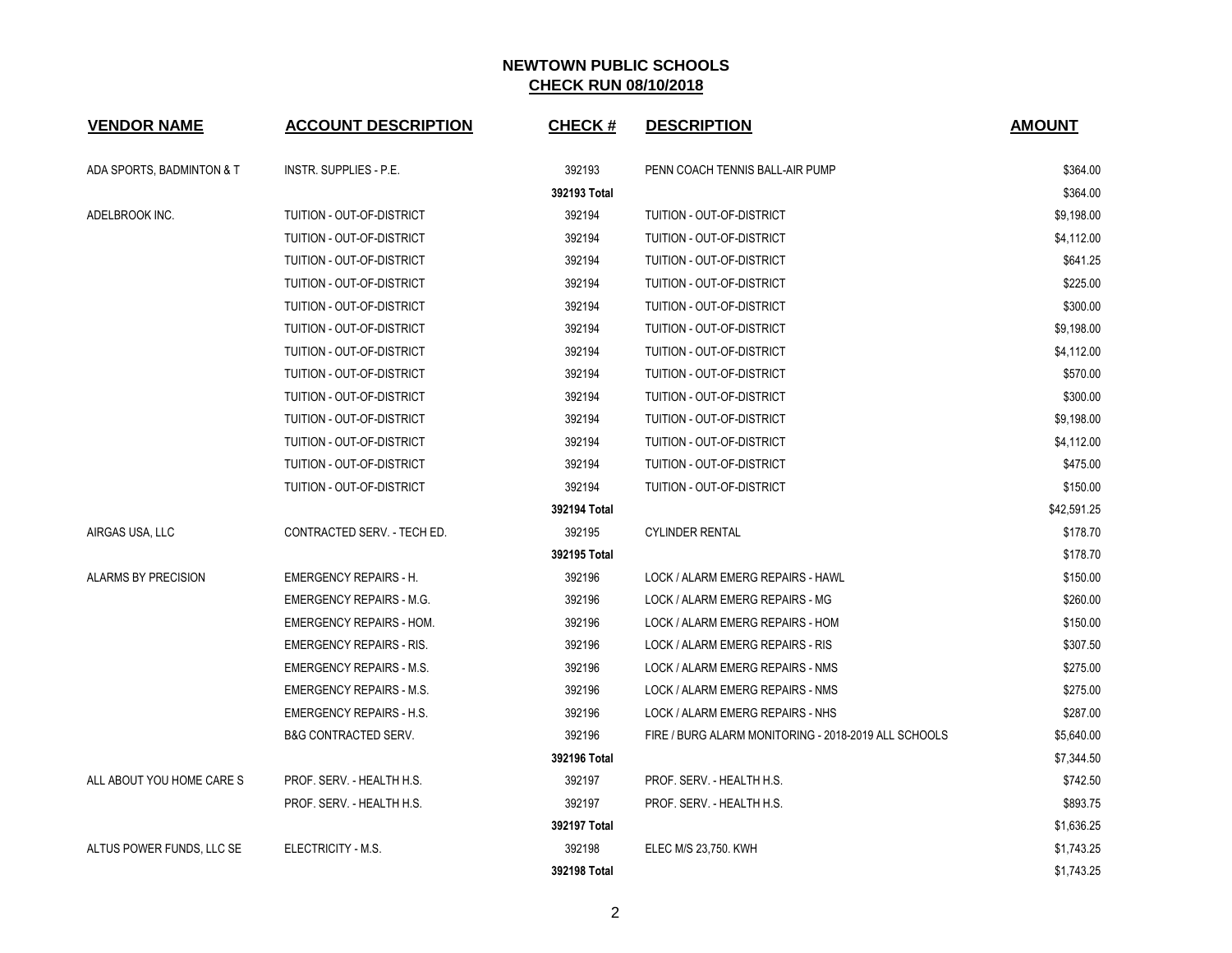| <b>VENDOR NAME</b> | <b>ACCOUNT DESCRIPTION</b>       | <b>CHECK#</b> | <b>DESCRIPTION</b>                                                      | <b>AMOUNT</b> |
|--------------------|----------------------------------|---------------|-------------------------------------------------------------------------|---------------|
| AMAZON (12)        | INSTR. SUPPLIES - CLASSROOM      | 392199        | For assorted items ie: bulletin boards, magazine holders, etc.          | \$79.80       |
|                    | INSTR. SUPPLIES - CLASSROOM      | 392199        | For assorted items ie: bulletin boards, magazine holders, etc.          | \$124.75      |
|                    | INSTR. SUPPLIES - CLASSROOM      | 392199        | For assorted items ie: bulletin bo                                      | \$132.99      |
|                    | INSTR. SUPPLIES - CLASSROOM      | 392199        | Replacement teacher desk chairs. Free shipping                          | \$383.76      |
|                    | INSTR. SUPPLIES - CLASSROOM      | 392199        | Replacement teacher desk chairs. Free shipping                          | \$191.88      |
|                    | INSTR. SUPPLIES - COMPUTER ED.   | 392199        | Make block mBot Robot Kit, DIY. Free shipping.                          | \$243.17      |
|                    | INSTR. SUPPLIES - COMPUTER ED.   | 392199        | Items for classroom use, IE: Headphone covers, USB ports                | \$345.92      |
|                    | INSTR. SUPPLIES - COMPUTER ED.   | 392199        | Items for classroom use, IE: Headphone covers, USB ports,               | \$17.49       |
|                    | <b>INSTR. SUPPLIES - ART</b>     | 392199        | Assorted classroom items. Including tape, foam board, glue, tools, etc. | \$13.62       |
|                    | <b>INSTR. SUPPLIES - ART</b>     | 392199        | Assorted classroom items. Including tape, foam board, glue, tools, etc. | \$11.13       |
|                    | <b>INSTR. SUPPLIES - ART</b>     | 392199        | Assorted classroom items. Including tape, foam board, glue, tools, etc. | \$34.99       |
|                    | <b>INSTR. SUPPLIES - ART</b>     | 392199        | Assorted classroom items. Including tape, foam board, glue, tools, etc. | \$588.00      |
|                    | <b>INSTR. SUPPLIES - ART</b>     | 392199        | Ship                                                                    | \$3.91        |
|                    | <b>INSTR. SUPPLIES - ART</b>     | 392199        | Masking tape and tote bags for art classes. Free shipping               | \$205.28      |
|                    | INSTR. SUPPLIES - CLASSROOM      | 392199        | <b>FOR FURNITURE</b>                                                    | \$479.85      |
|                    | INSTR. SUPPLIES - CLASSROOM      | 392199        | <b>FOR FURNITURE</b>                                                    | (\$129.35)    |
|                    | INSTR. SUPPLIES - CLASSROOM      | 392199        | <b>FOR FURNITURE</b>                                                    | (\$129.35)    |
|                    | INSTR. SUPPLIES - CLASSROOM      | 392199        | <b>FOR FURNITURE</b>                                                    | (\$129.35)    |
|                    |                                  | 392199 Total  |                                                                         | \$2,468.49    |
| AMAZON (17)        | INSTR. SUPPLIES - SP. ED. PREK-8 | 392200        | OPEN PO EDUCATIONAL SUPPLIES                                            | \$35.49       |
|                    | INSTR. SUPPLIES - SP. ED. PREK-8 | 392200        | OPEN PO EDUCATIONAL SUPPLIES                                            | \$45.82       |
|                    | INSTR. SUPPLIES - SP. ED. PREK-8 | 392200        | OPEN PO EDUCATIONAL SUPPLIES                                            | \$51.96       |
|                    | INSTR. SUPPLIES - SP. ED. PREK-8 | 392200        | OPEN PO EDUCATIONAL SUPPLIES                                            | \$130.71      |
|                    | INSTR. SUPPLIES - SP. ED. PREK-8 | 392200        | OPEN PO EDUCATIONAL SUPPLIES                                            | \$42.82       |
|                    | INSTR. SUPPLIES - SP. ED. PREK-8 | 392200        | OPEN PO EDUCATIONAL SUPPLIES                                            | \$37.00       |
|                    | INSTR. SUPPLIES - SP. ED. PREK-8 | 392200        | OPEN PO EDUCATIONAL SUPPLIES                                            | \$68.74       |
|                    | INSTR. SUPPLIES - SP. ED. PREK-8 | 392200        | OPEN PO EDUCATIONAL SUPPLIES                                            | \$26.49       |
|                    | INSTR. SUPPLIES - SP. ED. PREK-8 | 392200        | OPEN PO EDUCATIONAL SUPPLIES                                            | \$14.99       |
|                    | INSTR. SUPPLIES - SP. ED. PREK-8 | 392200        | OPEN PO EDUCATIONAL SUPPLIES                                            | \$418.71      |
|                    | INSTR. SUPPLIES - SP. ED. PREK-8 | 392200        | OPEN PO EDUCATIONAL SUPPLIES                                            | \$19.59       |
|                    | INSTR. SUPPLIES - SP. ED. PREK-8 | 392200        | OPEN PO EDUCATIONAL SUPPLIES                                            | \$13.68       |
|                    | INSTR. SUPPLIES - SP. ED. PREK-8 | 392200        | OPEN PO EDUCATIONAL SUPPLIES                                            | \$23.98       |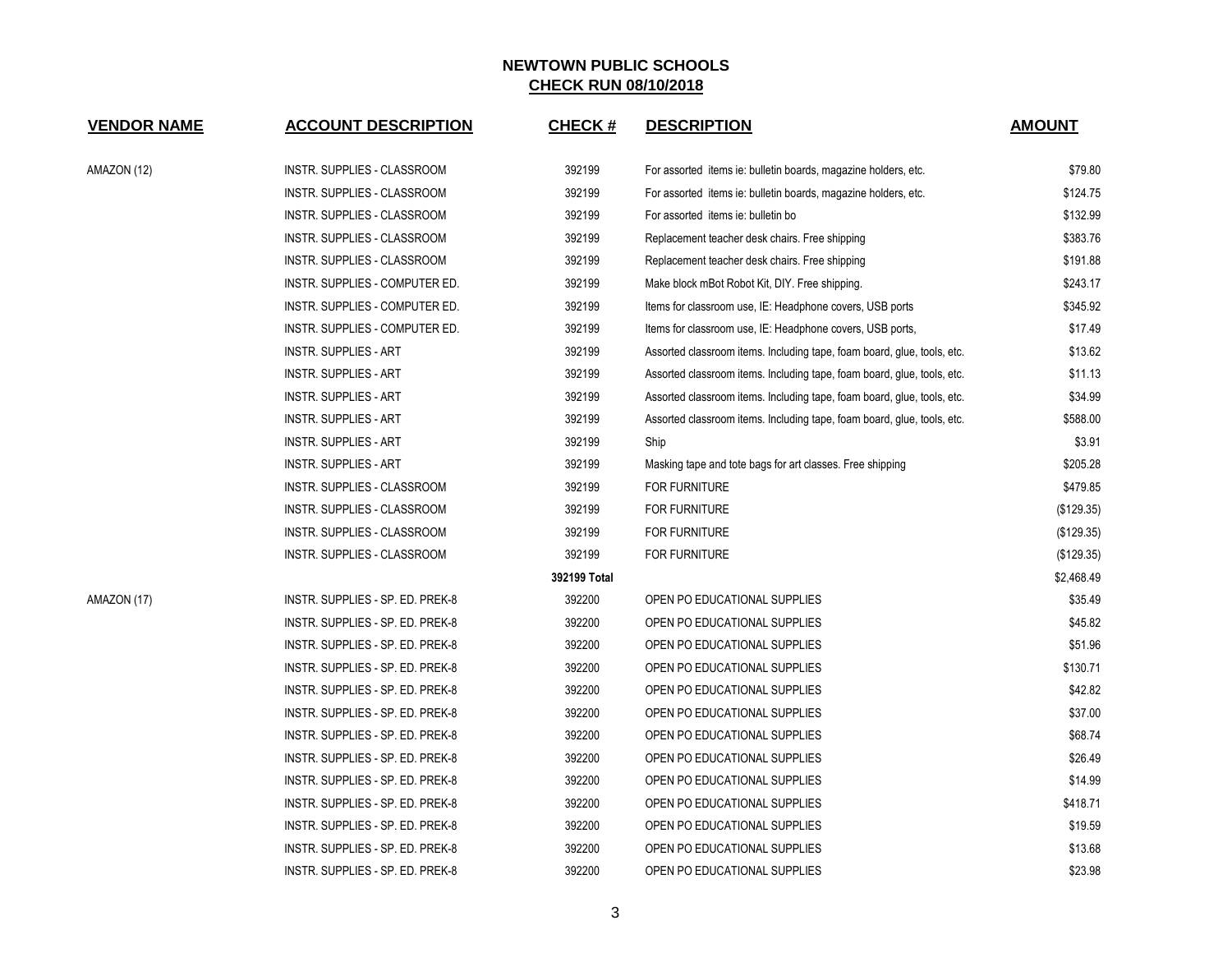| <b>VENDOR NAME</b>   | <b>ACCOUNT DESCRIPTION</b>         | <b>CHECK#</b> | <b>DESCRIPTION</b>                                                      | <b>AMOUNT</b> |
|----------------------|------------------------------------|---------------|-------------------------------------------------------------------------|---------------|
|                      |                                    |               |                                                                         |               |
| AMAZON (17)          | INSTR. SUPPLIES - SP. ED. PREK-8   | 392200        | OPEN PO EDUCATIONAL SUPPLIES                                            | \$59.61       |
|                      | INSTR. SUPPLIES - CLASSROOM        | 392200        | See attached, markers, easel pads, dry erase tape, baskets, index cards | \$59.92       |
|                      | <b>INSTR. SUPPLIES - CLASSROOM</b> | 392200        | See attached, markers, easel pads, dry erase tape, baskets, index cards | \$197.82      |
|                      | INSTR. SUPPLIES - CLASSROOM        | 392200        | shipping                                                                | \$11.60       |
|                      | OTHER SUPPLIES - STAFF DEVELOP.    | 392200        | Mindset/Carol S Dweck New Staff Orientation                             | \$134.85      |
|                      | OTHER SUPPLIES - STAFF DEVELOP.    | 392200        | shipping/handling                                                       | \$10.41       |
|                      | OTHER SUPPLIES - STAFF DEVELOP.    | 392200        | Tax                                                                     | \$9.15        |
|                      |                                    | 392200 Total  |                                                                         | \$1,413.34    |
| AMAZON (9)           | INSTR. SUPPLIES - CLASSROOM        | 392201        | <b>SENIOR CLASS</b>                                                     | \$3,100.00    |
|                      | INSTR. SUPPLIES - P.E.             | 392201        | BATTERY FOR LIFT- THERABAND- AQUA JOGGERS-                              | \$184.46      |
|                      | INSTR. SUPPLIES - P.E.             | 392201        | BATTERY FOR LIFT- THERABAND- AQUA JOGGERS-                              | \$52.57       |
|                      | <b>INSTR. SUPPLIES - P.E.</b>      | 392201        | BATTERY FOR LIFT- THERABAND- AQUA JOGGERS-                              | \$203.00      |
|                      | INSTR. SUPPLIES - GUIDANCE         | 392201        | PURELL-TWO POCKET FOLDERS- MAGIC TAPE SHEET PROTECTORS                  | \$105.78      |
|                      | INSTR. SUPPLIES - GUIDANCE         | 392201        | PURELL-TWO POCKET FOLDERS- MAGIC TAPE SHEET PROTECTORS                  | \$4.98        |
|                      | INSTR. SUPPLIES - GUIDANCE         | 392201        | PURELL-TWO POCKET FOLDERS- MAGIC TAPE SHEET PROTECTORS                  | \$17.98       |
|                      | INSTR. SUPPLIES - TECH ED.         | 392201        | SHARPIE- HEAVYWEIGHT PAPER-BRUSHES-BUSINESS CARD PAPER                  | \$140.97      |
|                      | INSTR. SUPPLIES - TECH ED.         | 392201        | SHARPIE- HEAVYWEIGHT PAPER-BRUSHES-BUSINESS CARD PAPER                  | \$25.89       |
|                      | INSTR. SUPPLIES - TECH ED.         | 392201        | SHARPIE- HEAVYWEIGHT PAPER-BRUSHES-BUSINESS CARD PAPER                  | \$769.54      |
|                      | INSTR. SUPPLIES - TECH ED.         | 392201        | SHARPIE- HEAVYWEIGHT PAPER-BRUSHES-BUSINESS CARD PAPER                  | \$19.35       |
|                      | INSTR. SUPPLIES - TECH ED.         | 392201        | SHARPIE- HEAVYWEIGHT PAPER-BRUSHES-BUSINESS CARD PAPER                  | \$10.00       |
|                      | INSTR. SUPPLIES - TECH ED.         | 392201        | SHARPIE- HEAVYWEIGHT PAPER-BRUSHES-BUSINESS CARD PAPER                  | \$158.40      |
|                      | INSTR. SUPPLIES - TECH ED.         | 392201        | SHARPIE- HEAVYWEIGHT PAPER-BRUSHES-BUSINESS CARD PAPER                  | \$63.04       |
|                      | INSTR. SUPPLIES - TECH ED.         | 392201        | SHARPIE- HEAVYWEIGHT PAPER-BRUSHES-BUSINESS CARD PAPER                  | \$2.96        |
|                      | INSTR. SUPPLIES - TECH ED.         | 392201        | PACK OF 10 SHEETS CRYSTAL CLEAR- GLOSSY CARDSTOCK                       | \$51.78       |
|                      | INSTR. SUPPLIES - TECH ED.         | 392201        | PACK OF 10 SHEETS CRYSTAL CLEAR- GLOSSY CARDSTOCK                       | \$195.92      |
|                      | INSTR. SUPPLIES - TECH ED.         | 392201        | PACK OF 10 SHEETS CRYSTAL CLEAR- GLOSSY CARDSTOCK                       | \$15.76       |
|                      |                                    | 392201 Total  |                                                                         | \$5,122.38    |
| ANTHEM BLUE CROSS AN | P/R - VOLUNTARY VISION INS.        | 392202        | <b>PR JULY 2018</b>                                                     | \$1,212.42    |
|                      | P/R - VOLUNTARY VISION INS.        | 392202        | <b>PR AUG 2018</b>                                                      | \$1,221.10    |
|                      |                                    | 392202 Total  |                                                                         | \$2,433.52    |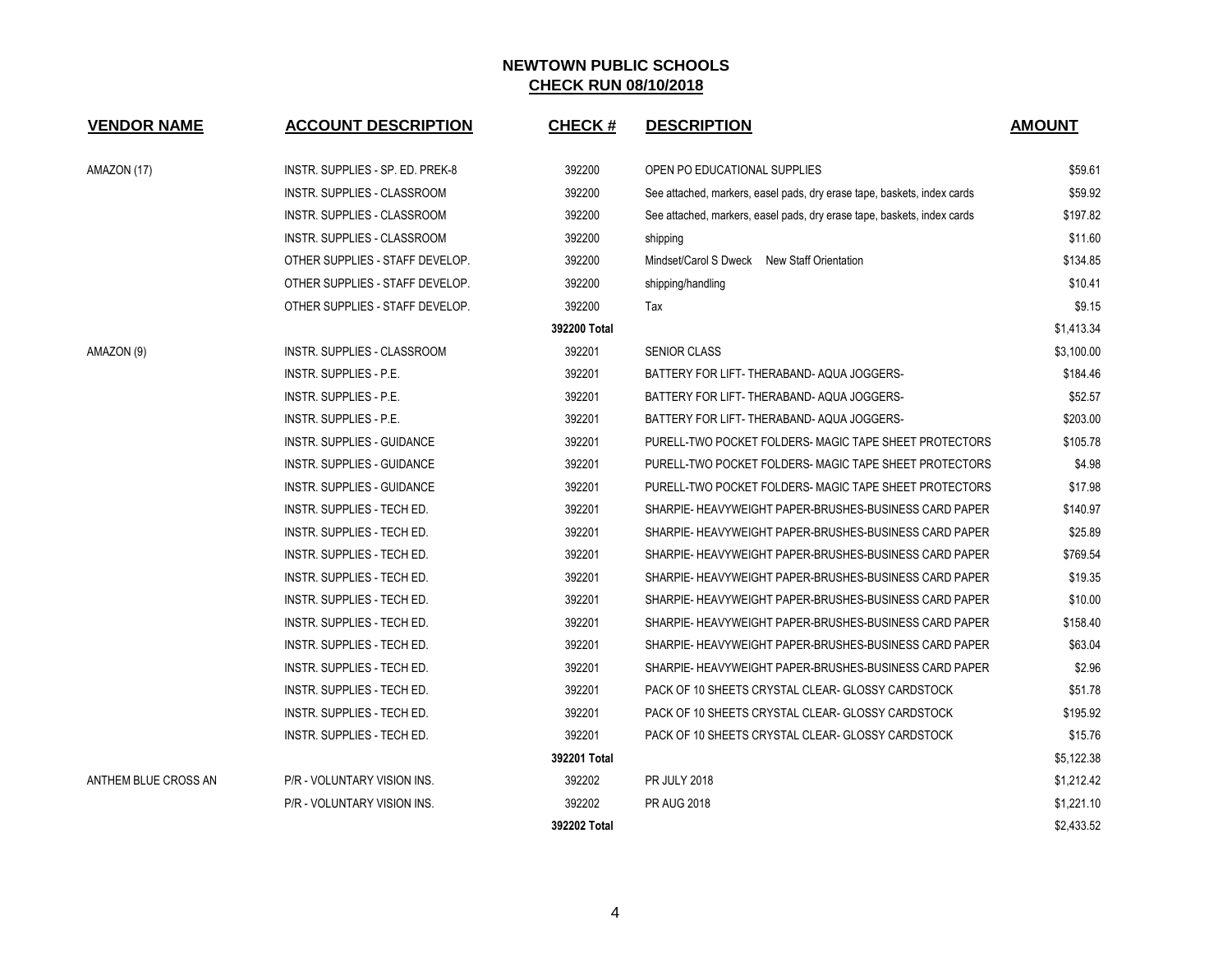| <b>VENDOR NAME</b>        | <b>ACCOUNT DESCRIPTION</b>       | <b>CHECK#</b> | <b>DESCRIPTION</b>                                   | <b>AMOUNT</b> |
|---------------------------|----------------------------------|---------------|------------------------------------------------------|---------------|
| <b>ANTHEM LIFE</b>        | P/R - VOLUNTARY LIFE INS.        | 392203        | LIFE AUG 2018                                        | \$1,831.05    |
|                           | P/R - VOLUNTARY LTD INS.         | 392203        | LTD AUG 2018                                         | \$3,722.78    |
|                           |                                  | 392203 Total  |                                                      | \$5,553.83    |
| APPLE INC.                | INSTR. SUPPLIES - SP. ED. PREK-8 | 392204        | PLEASE ORDER PROPOSAL 2103305198 MZK92LL/A IPAD MINI | \$458.00      |
|                           |                                  | 392204 Total  |                                                      | \$458.00      |
| AQUARION WATER COMPANY OF | WATER - H.                       | 392205        | WATER 200332183 8 THOU GAL                           | \$250.33      |
|                           | WATER - S.H.                     | 392205        | WATER 200389638 FIRE LINE S/H                        | \$187.92      |
|                           | WATER - S.H.                     | 392205        | WATER 200391787 198. THOU GAL                        | \$1,513.55    |
|                           | WATER - M.G.                     | 392205        | WATER 200330675 FIRE LINE M/G                        | \$187.92      |
|                           | WATER - M.G.                     | 392205        | WATER 200331002 9 THOU GAL                           | \$242.84      |
|                           | WATER - H.S.                     | 392205        | WATER 200328345 946. THOU GAL                        | \$5,870.14    |
|                           | WATER - H.S.                     | 392205        | WATER 200331205 HOT DOG STAND                        | \$32.76       |
|                           | WATER - H.S.                     | 392205        | WATER 200328870 105 THOU GAL                         | \$825.43      |
|                           |                                  | 392205 Total  |                                                      | \$9,110.89    |
| ARTISTIC DESIGNS LLC      | <b>EMERGENCY REPAIRS - M.G.</b>  | 392206        | REMOVE POISON IVY IN PLAYGROUND AREA - MG            | \$1,850.00    |
|                           |                                  | 392206 Total  |                                                      | \$1,850.00    |
| ASCD                      | MEMBERSHIPS - ADMIN.             | 392207        | Annual Membership Premium Print                      | \$239.00      |
|                           |                                  | 392207 Total  |                                                      | \$239.00      |
|                           | MEMBERSHIPS - STAFF DEVELOP.     | 392208        | Institutional Plus Membership and book subscription  | \$1,485.00    |
|                           |                                  | 392208 Total  |                                                      | \$1,485.00    |
| ATTAINMENT COMPANY INC.   | INSTR. SUPPLIES - SP. ED. H.S.   | 392209        | PLEASE ORDER AS PER ATTACHED ORDER                   | \$1,095.00    |
|                           | INSTR. SUPPLIES - SP. ED. H.S.   | 392209        | <b>SHIPPING</b>                                      | \$54.75       |
|                           |                                  | 392209 Total  |                                                      | \$1,149.75    |
| AUTO HOME COMMERCIAL      | <b>B&amp;G CONTRACTED SERV.</b>  | 392210        | INTERCOM TESTING - ALL SCHOOLS 2018-2019             | \$6,900.00    |
| AUTO HOME COMMERCIAL      | <b>B&amp;G CONTRACTED SERV.</b>  | 392210        | REPAIR / MAINTAIN CLOCKS ALL SCHOOLS 2018-2019       | \$1,062.90    |
|                           |                                  | 392210 Total  |                                                      | \$7,962.90    |
| AUTOMATED BUILDING SYSTEM | <b>B&amp;G CONTRACTED SERV.</b>  | 392211        | ALERTON CONTROLS PREVENT MAINT CONTRACT - 2018-2019  | \$8,761.00    |
|                           | <b>B&amp;G CONTRACTED SERV.</b>  | 392211        | ALERTON CONTROLS PREVENT MAINT CONTRACT - 2018-2019  | \$8,761.00    |
|                           | <b>B&amp;G CONTRACTED SERV.</b>  | 392211        | ALERTON CONTROLS PREVENT MAINT CONTRACT - 2018-2019  | \$3,985.00    |
|                           | <b>B&amp;G CONTRACTED SERV.</b>  | 392211        | ALERTON CONTROLS PREVENT MAINT CONTRACT - 2018-2019  | \$3,985.00    |
|                           | <b>B&amp;G CONTRACTED SERV.</b>  | 392211        | ALERTON CONTROLS PREVENT MAINT CONTRACT - 2018-2019  | \$3,985.00    |
|                           | <b>B&amp;G CONTRACTED SERV.</b>  | 392211        | ALERTON CONTROLS PREVENT MAINT CONTRACT - 2018-2019  | \$2,852.00    |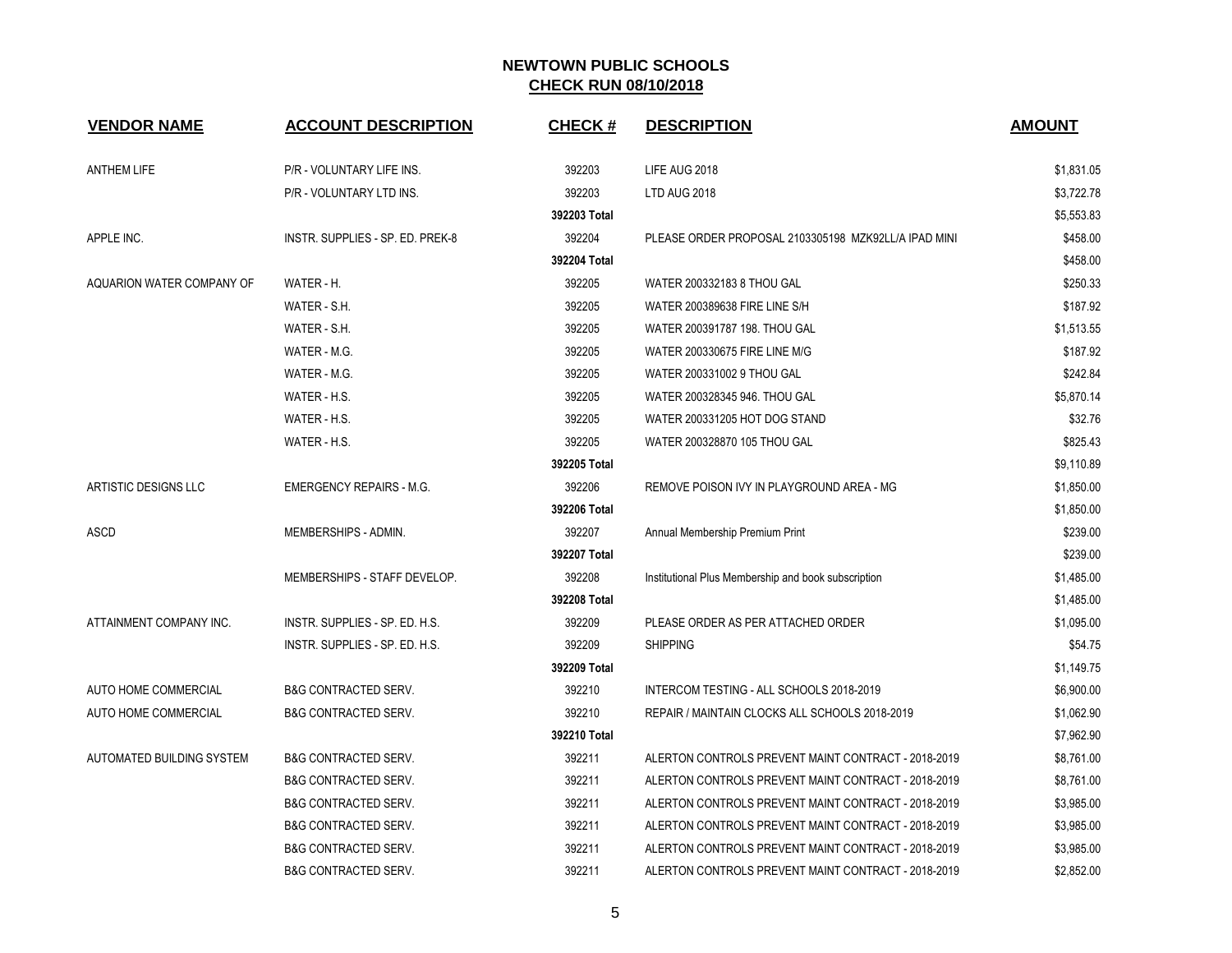| <b>VENDOR NAME</b>          | <b>ACCOUNT DESCRIPTION</b>      | <b>CHECK#</b> | <b>DESCRIPTION</b>                                             | <b>AMOUNT</b> |
|-----------------------------|---------------------------------|---------------|----------------------------------------------------------------|---------------|
| AUTOMATED BUILDING SYSTEM   | B&G CONTRACTED SERV.            | 392211        | ALERTON CONTROLS PREVENT MAINT CONTRACT - 2018-2019            | \$8,761.00    |
|                             |                                 | 392211 Total  |                                                                | \$41,090.00   |
| BEN BRONZ FOUNDATION INC    | TUITION - OUT-OF-DISTRICT       | 392212        | TUITION - OUT-OF-DISTRICT                                      | \$5,200.00    |
|                             |                                 | 392212 Total  |                                                                | \$5,200.00    |
| <b>BLICK ART MATERIALS</b>  | <b>INSTR. SUPPLIES - ART</b>    | 392213        | Kolor Fast Tissue, Cat. # C11306-1503, 50 sheets               | \$26.16       |
|                             | <b>INSTR. SUPPLIES - ART</b>    | 392213        | Blick Premium Tempera, Yellow-Green, Cat. # C00011-7347, Quart | \$49.56       |
|                             | <b>INSTR. SUPPLIES - ART</b>    | 392213        | Blickrylic Polymer Gloss Medium, Cat. # C00711-1027, Quart     | \$37.56       |
|                             | <b>INSTR. SUPPLIES - ART</b>    | 392213        | Sharpie Chisel Tip, Black, Cat. # C21383-2020, each            | \$48.96       |
|                             | <b>INSTR. SUPPLIES - ART</b>    | 392213        | Inovart/Print foam, Cat. # C40403-1023, 48-pkg.                | \$98.80       |
|                             | <b>INSTR. SUPPLIES - ART</b>    | 392213        | Mr. Sketch Stix Markers, Cat. # C21299-9010, 10-color set      | \$58.56       |
|                             |                                 | 392213 Total  |                                                                | \$319.60      |
| <b>BRAIN POP LLC</b>        | CONTRACTED SERV. - LIBRARY      | 392214        | Renewal for Brainpop online resource for RIS LMC for 2018/2019 | \$1,795.00    |
|                             |                                 | 392214 Total  |                                                                | \$1,795.00    |
| CCSU                        | STAFF TRAIN. - STAFF DEVELOP.   | 392215        | CCSU TEACHER LEADER FELLOWSHIP PROGRAM 2018/19                 | \$6,500.00    |
|                             |                                 | 392215 Total  |                                                                | \$6,500.00    |
| CES                         | TUITION - OUT-OF-DISTRICT       | 392216        | TUITION - OUT-OF-DISTRICT                                      | \$31,356.00   |
|                             |                                 | 392216 Total  |                                                                | \$31,356.00   |
| <b>CES</b>                  | STAFF TRAIN. - CLASSROOM        | 392217        | ADMINISTRATOR ASPIRANT PROGRAM                                 | \$850.00      |
|                             |                                 | 392217 Total  |                                                                | \$850.00      |
| <b>CES</b>                  | STAFF TRAIN. - CLASSROOM        | 392218        | ADMINISTRATOR ASPIRANT PROGRAM                                 | \$425.00      |
|                             |                                 | 392218 Total  |                                                                | \$425.00      |
| CHARTER COMMUNICATION       | <b>TELEPHONE &amp; CABLE</b>    | 392219        | SERV 2018/19                                                   | \$5,295.95    |
|                             |                                 | 392219 Total  |                                                                | \$5,295.95    |
| <b>COLLECTIVE SYSTEMS</b>   | <b>B&amp;G CONTRACTED SERV.</b> | 392220        | HOM PA/PUBLIC ADDRESS SYSTEMAS PER QUOTE #1153                 | \$3,643.00    |
|                             | <b>B&amp;G CONTRACTED SERV.</b> | 392220        | <b>SHIPPING</b>                                                | \$361.06      |
|                             |                                 | 392220 Total  |                                                                | \$4,004.06    |
| COLONNA INSURANCE SERVICE   | ATHLETIC ACTIVITIES INS.        | 392221        | INTERSCHOLASTIC SPORTS ACCIDENT POLICY 2018/19                 | \$45,000.00   |
|                             |                                 | 392221 Total  |                                                                | \$45,000.00   |
| <b>CONN LIBRARY CONSORT</b> | CONTRACTED SERV. - LIBRARY      | 392222        | Renewal of school-wide subscription for Turnitin for 2018/19   | \$5,050.71    |
|                             |                                 | 392222 Total  |                                                                | \$5,050.71    |
| <b>CREC</b>                 | STAFF TRAIN. - STAFF DEVELOP.   | 392223        | NGSS CURR. UNITS GRADES 4,5,7,8, BIO/CHEM                      | \$8,800.00    |
|                             |                                 | 392223 Total  |                                                                | \$8,800.00    |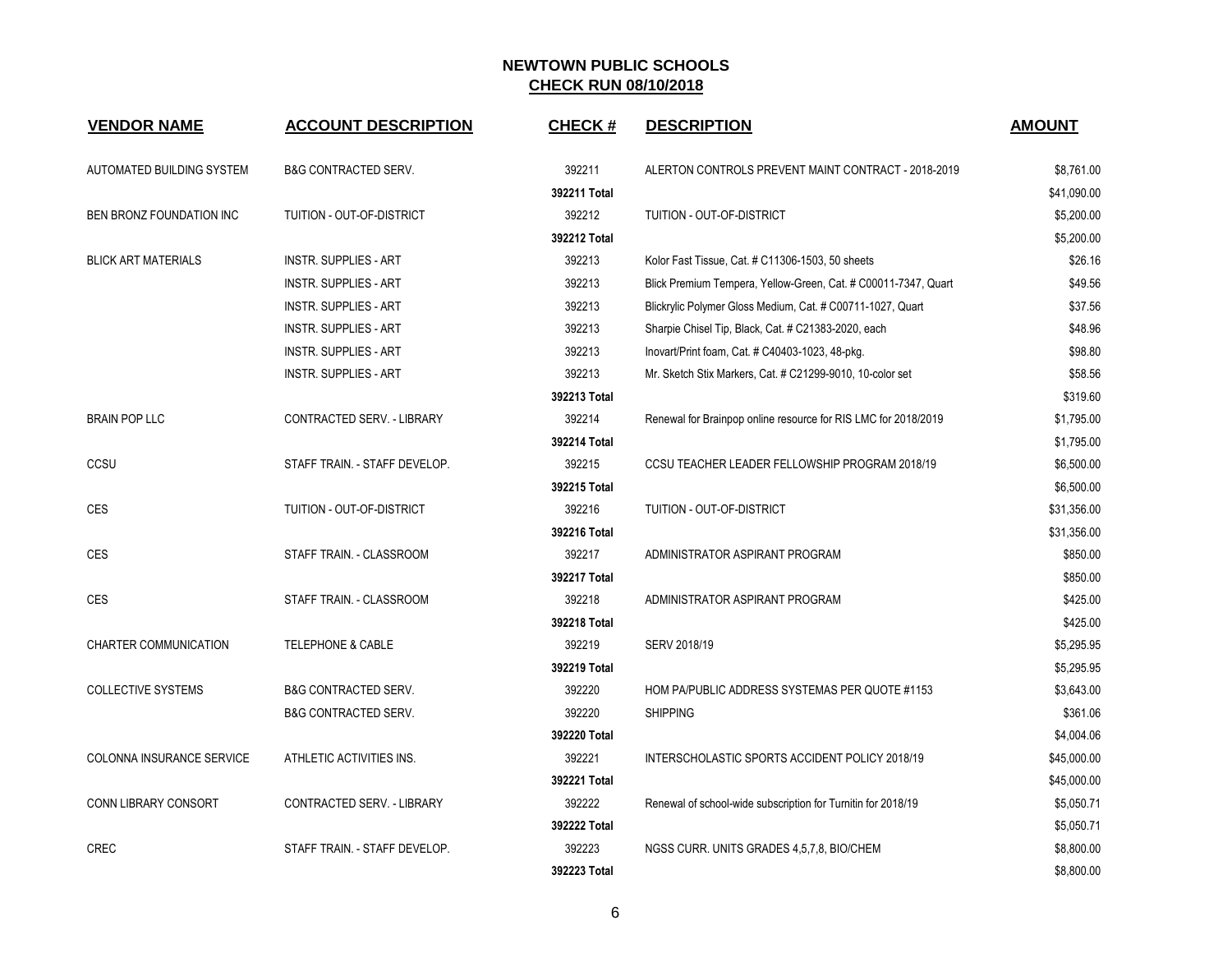| <b>VENDOR NAME</b>              | <b>ACCOUNT DESCRIPTION</b>         | <b>CHECK#</b> | <b>DESCRIPTION</b>                                                            | <b>AMOUNT</b> |
|---------------------------------|------------------------------------|---------------|-------------------------------------------------------------------------------|---------------|
| CT PEDIATRIC NEUROPSYCH         | PROF. SERV. - PSYCH/MED. EVAL.     | 392224        | PROF. SERV. - PSYCH/MED. EVAL.                                                | \$2,550.00    |
|                                 |                                    | 392224 Total  |                                                                               | \$2,550.00    |
| <b>CURRICULUM ASSOCIATE LLC</b> | TEXTBOOKS - CLASSROOM              | 392225        | Quick work writers Item# WS132                                                | \$95.40       |
|                                 | TEXTBOOKS - CLASSROOM              | 392225        | Quick Work Handbook - Item# WS10402                                           | \$202.80      |
|                                 | TEXTBOOKS - CLASSROOM              | 392225        | Shipping                                                                      | \$35.78       |
|                                 | INSTR. SUPPLIES - CLASSROOM        | 392225        | Quick Words Handbook (yellow) WS132                                           | \$127.20      |
|                                 | INSTR. SUPPLIES - CLASSROOM        | 392225        | Quick Words Handbook (blue) WS10402                                           | \$126.75      |
|                                 | INSTR. SUPPLIES - CLASSROOM        | 392225        | shipping                                                                      | \$30.47       |
|                                 |                                    | 392225 Total  |                                                                               | \$618.40      |
| D'ERAMO, SUZANNE                | STAFF TRAVEL - SUPER.              | 392226        | CT STATE POLICE SEMINAR                                                       | \$41.42       |
|                                 | OFF. SUPPLIES - BUS. SERV.         | 392226        | LUNCH CUSTODIAL/MAINT STAFF                                                   | \$310.71      |
|                                 |                                    | 392226 Total  |                                                                               | \$352.13      |
| DALENE HARDWOOD FLOORING        | B. & G. IMPROVE - RIS.             | 392227        | REFINISH HARDWOOD STAGE AND STAIRS AT RIS SCHOOL                              | \$18,000.00   |
|                                 |                                    | 392227 Total  |                                                                               | \$18,000.00   |
| DE BRANTES, NATHALIE            | INSTR. SUPPLIES - CLASSROOM        | 392228        | <b>FLEXSPOT DESK</b>                                                          | \$199.99      |
|                                 |                                    | 392228 Total  |                                                                               | \$199.99      |
| <b>DECKWORKS LLC</b>            | B. & G. REPAIRS - H.S.             | 392229        | REPAINT B-3 STAIRWELL - NHS                                                   | \$4,800.00    |
|                                 |                                    | 392229 Total  |                                                                               | \$4,800.00    |
| DEMCO INC.                      | <b>INSTR. SUPPLIES - CLASSROOM</b> | 392230        | Bean Bag chairs for maker space.                                              | \$495.92      |
|                                 | INSTR. SUPPLIES - CLASSROOM        | 392230        | Shipping charge.                                                              | \$166.52      |
|                                 |                                    | 392230 Total  |                                                                               | \$662.44      |
| DISCOVERY EDUCATION INC.        | CONTRACTED SERV. - LIBRARY         | 392231        | Subscription and renewal for Discovery Education K-8 license August 1, 2018-J | \$1,600.00    |
|                                 |                                    | 392231 Total  |                                                                               | \$1,600.00    |
| <b>EBSCO SUBSCRIPTION S</b>     | <b>SUPPLIES - LIBRARY</b>          | 392232        | Magazine renewals, please see attached - NO SHIPPING                          | \$450.93      |
|                                 |                                    | 392232 Total  |                                                                               | \$450.93      |
|                                 | <b>SUPPLIES - LIBRARY</b>          | 392233        | Magazine subscriptions renewal. Prices based on annual renewal list           | \$334.84      |
|                                 |                                    | 392233 Total  |                                                                               | \$334.84      |
| EVERSOURCE (ELEC-BOE)           | ELECTRICITY - H.                   | 392234        | ELEC 51084633023 29,120. KWH                                                  | \$4,932.60    |
|                                 | ELECTRICITY - S.H.                 | 392234        | ELEC 51466947041 31,104. KWH                                                  | \$14,090.61   |
|                                 | ELECTRICITY - M.G.                 | 392234        | ELEC 51171733009 18,400. KWH                                                  | \$3,029.84    |
|                                 | ELECTRICITY - HOM.                 | 392234        | ELEC 51844633024 17,280. KWH                                                  | \$8,555.59    |
|                                 | ELECTRICITY - H.S.                 | 392234        | ELEC 5148253076 110,880. KWH                                                  | \$57,394.90   |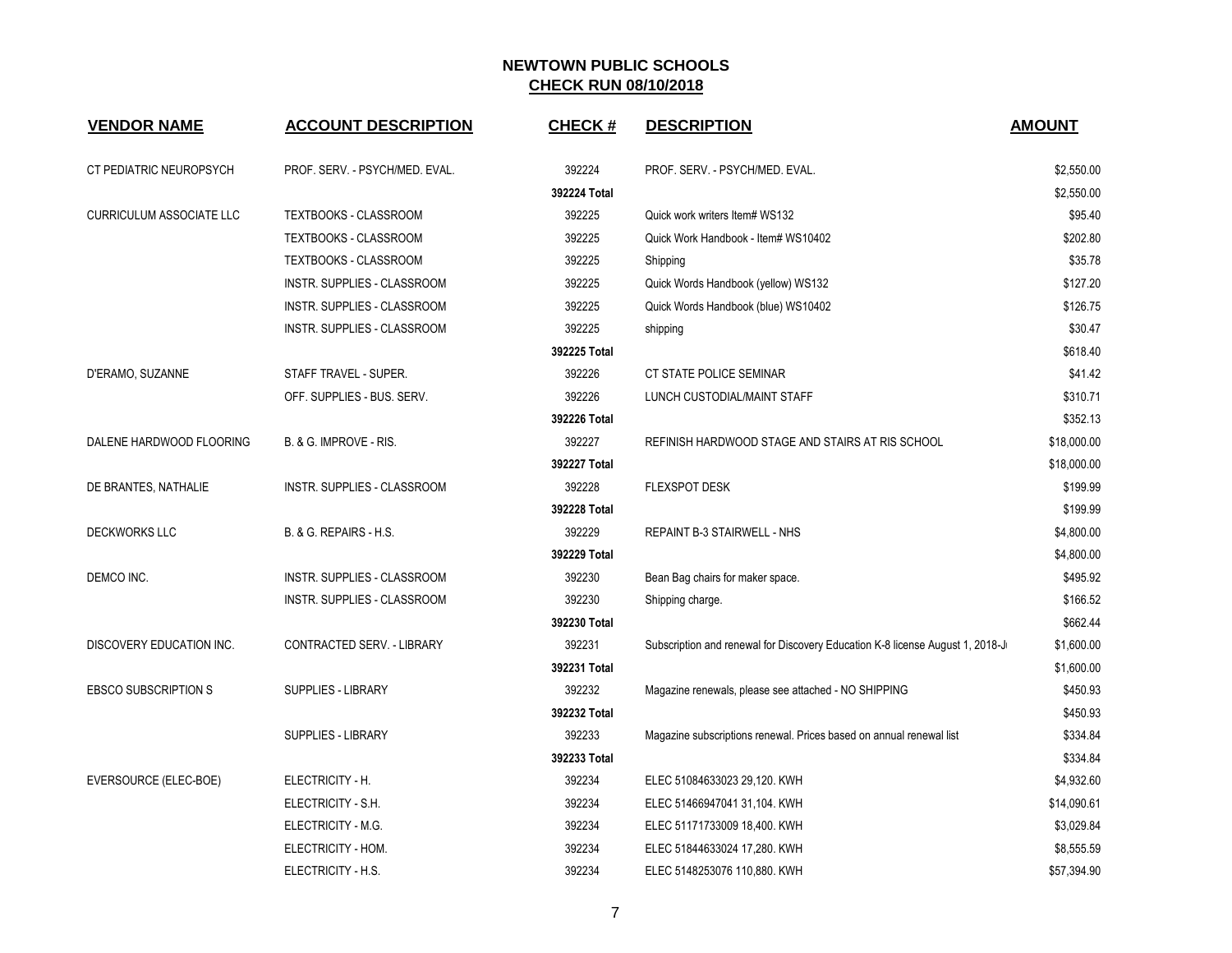| <b>VENDOR NAME</b>               | <b>ACCOUNT DESCRIPTION</b>        | <b>CHECK#</b> | <b>DESCRIPTION</b>                                    | <b>AMOUNT</b> |
|----------------------------------|-----------------------------------|---------------|-------------------------------------------------------|---------------|
| EVERSOURCE (ELEC-BOE)            | ELECTRICITY - H.S.                | 392234        | ELEC 51318375011 3859. KWH                            | \$513.30      |
|                                  | ELECTRICITY - H.S.                | 392234        | ELEC 51223253097 10 KWH                               | \$45.00       |
|                                  | ELECTRICITY - H.S.                | 392234        | ELEC 51356633040 959. KWH                             | \$239.32      |
|                                  |                                   | 392234 Total  |                                                       | \$88,801.16   |
| EVERSOURCE (GAS-BOE)             | PROPANE & NATURAL GAS - RIS.      | 392235        | GAS 57526160064 68.50 CCF                             | \$132.49      |
|                                  | PROPANE & NATURAL GAS - H.S.      | 392235        | GAS 57379855042 36.10 CCF                             | \$105.58      |
|                                  |                                   | 392235 Total  |                                                       | \$238.07      |
| <b>F &amp; M ELECTRICAL SUP</b>  | <b>EMERGENCY REPAIRS - GEN.</b>   | 392236        | ELECTRICAL HOOKUPS FOR CONTRACTOR SANDING GYM FLOORS  | \$77.08       |
|                                  |                                   | 392236 Total  |                                                       | \$77.08       |
| FOLLETT SCHOOL SOLUTIONS         | INSTR. SUPPLIES - CLASSROOM       | 392237        | polythermal labels (title B&W sheet) 1,000 per sheet  | \$180.00      |
|                                  | INSTR. SUPPLIES - CLASSROOM       | 392237        | Shipping                                              | \$11.67       |
|                                  | SUPPLIES - LIBRARY                | 392237        | BarCode Sheet for LMC                                 | \$100.15      |
|                                  |                                   | 392237 Total  |                                                       | \$291.82      |
| FOUNDATION SCHOOL, T             | TUITION - OUT-OF-DISTRICT         | 392238        | TUITION - OUT-OF-DISTRICT                             | \$7,500.00    |
|                                  | TUITION - OUT-OF-DISTRICT         | 392238        | TUITION - OUT-OF-DISTRICT                             | \$7,500.00    |
|                                  | TUITION - OUT-OF-DISTRICT         | 392238        | TUITION - OUT-OF-DISTRICT                             | \$7,500.00    |
|                                  | TUITION - OUT-OF-DISTRICT         | 392238        | TUITION - OUT-OF-DISTRICT                             | \$7,500.00    |
|                                  |                                   | 392238 Total  |                                                       | \$30,000.00   |
| <b>FRONTLINE TECHNOLOGIES GR</b> | PROF. SERV. - SUPER.              | 392239        | APPLICANT TRACKING UNLIMITED 2018/19                  | \$5,972.25    |
|                                  |                                   | 392239 Total  |                                                       | \$5,972.25    |
| GARLAND/DBS INC.                 | CAPITAL OUTLAY-HAWLEY SCHOOL ROOF | 392240        | <b>BID HAW</b>                                        | \$264,330.69  |
|                                  |                                   | 392240 Total  |                                                       | \$264,330.69  |
| <b>GLOBAL MECHANICAL LLC</b>     | <b>B&amp;G CONTRACTED SERV.</b>   | 392241        | HVAC PREV MAINT CONTRACT - RIS (BILLED QTRLY)         | \$16,275.00   |
|                                  | <b>B&amp;G CONTRACTED SERV.</b>   | 392241        | HVAC PREV MAINT CONTRACT - HAWL/MG/NMS (BILLED QTRLY) | \$9,875.00    |
|                                  |                                   | 392241 Total  |                                                       | \$26,150.00   |
| <b>GONSKI, JILL</b>              | INSTR. SUPPLIES - SP. ED. H.S.    | 392242        | <b>COOKING &amp; CRAFT ACTIVITY</b>                   | \$76.11       |
|                                  |                                   | 392242 Total  |                                                       | \$76.11       |
| <b>GRAINGER</b>                  | <b>B&amp;G SUPPLIES - MAINT.</b>  | 392243        | LUMAPRO LIGHTS                                        | \$71.22       |
|                                  | <b>B&amp;G SUPPLIES - MAINT.</b>  | 392243        | AIR CONDITIONER FOR NMS COMPUTER ROOM                 | \$810.57      |
|                                  | <b>B&amp;G SUPPLIES - MAINT.</b>  | 392243        | 3 DEHUMIDIFIERS FOR NMS BAND ROOM                     | \$1,333.32    |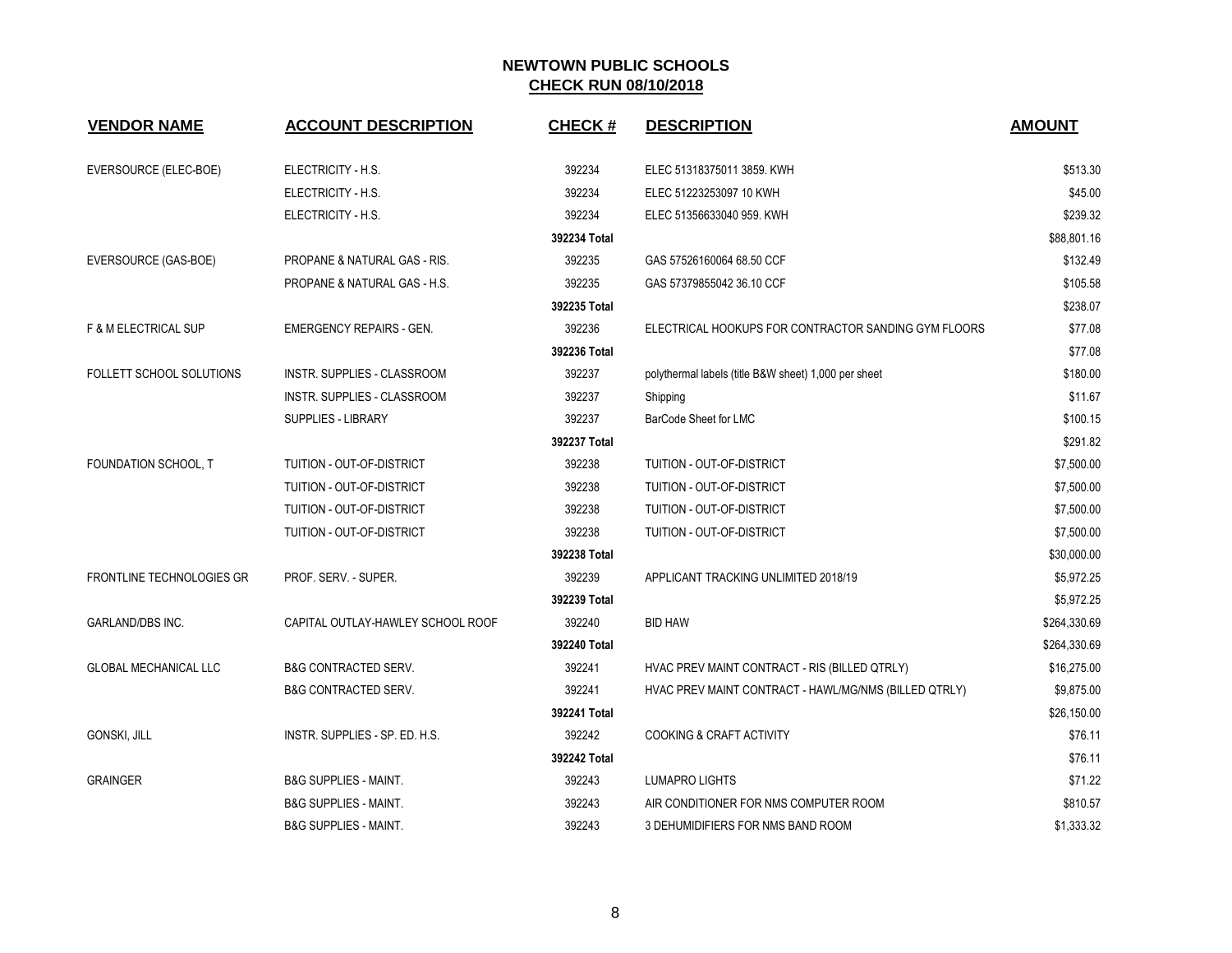| <b>VENDOR NAME</b>           | <b>ACCOUNT DESCRIPTION</b>        | <b>CHECK#</b> | <b>DESCRIPTION</b>                                              | <b>AMOUNT</b> |
|------------------------------|-----------------------------------|---------------|-----------------------------------------------------------------|---------------|
| <b>GRAINGER</b>              | <b>B&amp;G SUPPLIES - MAINT.</b>  | 392243        | HAMMER DRILL, CAULK GUN - MAINT SUPPLIES                        | \$489.59      |
|                              | <b>B&amp;G SUPPLIES - MAINT.</b>  | 392243        | EXHAUST FAN BELTS - MAINT SUPPLIES                              | \$66.90       |
|                              |                                   | 392243 Total  |                                                                 | \$2,771.60    |
| <b>HARVEY SID INDUSTRIE</b>  | <b>B&amp;G SUPPLIES - MAINT.</b>  | 392244        | <b>CAPACITOR - MAINT SUPPLIES</b>                               | \$9.71        |
|                              |                                   | 392244 Total  |                                                                 | \$9.71        |
| <b>HOUGHTON MIFFLIN COM</b>  | INSTR. SUPPLIES - SP. ED. PREK-8  | 392245        | SAXON MATH FWORKBOOK 978-1600-32719-3                           | \$45.20       |
|                              | INSTR. SUPPLIES - SP. ED. PREK-8  | 392245        | <b>SHIPPING</b>                                                 | \$10.00       |
|                              |                                   | 392245 Total  |                                                                 | \$55.20       |
| <b>INTERNATIONAL READING</b> | MEMBERSHIPS - CLASSROOM           | 392246        | Annual Membership                                               | \$84.00       |
|                              |                                   | 392246 Total  |                                                                 | \$84.00       |
| INTERSTATE & LAKELAND LUM    | <b>B&amp;G SUPPLIES - MAINT.</b>  | 392247        | PLYWOOD - MAINT SUPPLIES                                        | \$570.96      |
|                              |                                   | 392247 Total  |                                                                 | \$570.96      |
| <b>ITSAVVY LLC</b>           | INSTR. SUPPLIES - INFO. TECH.     | 392248        | DataCard Print Ribbon for SD260 Part # 534000-002               | \$59.29       |
|                              |                                   | 392248 Total  |                                                                 | \$59.29       |
| K - MAN GLASS CORP           | <b>EMERGENCY REPAIRS - M.S.</b>   | 392249        | REPLACE WINDOWS / HARDWARE WITH DOUBLE HUNG - NMS               | \$5,225.00    |
|                              |                                   | 392249 Total  |                                                                 | \$5,225.00    |
| KAMCO SUPPLY CORP OF NEW     | <b>B&amp;G SUPPLIES - MAINT.</b>  | 392250        | CEILING TILES - MAINT SUPPLIES                                  | \$683.52      |
|                              |                                   | 392250 Total  |                                                                 | \$683.52      |
| KUTA SOFTWARE LLC            | TECH. SOFTWARE - INFO. TECH.      | 392251        | Renewal of Kuta Software for NHS Math Dept. Newtown High School | \$869.00      |
|                              |                                   | 392251 Total  |                                                                 | \$869.00      |
| LANNING, LOIS PH .D.         | STAFF TRAIN. - STAFF DEVELOP.     | 392252        | <b>ADMIN WORKSHOP</b>                                           | \$5,600.00    |
|                              | OTHER SUPPLIES - STAFF DEVELOP.   | 392252        | <b>FLASH DRIVES</b>                                             | \$212.40      |
|                              |                                   | 392252 Total  |                                                                 | \$5,812.40    |
| LAWSON PRODUCTS INC.         | <b>B&amp;G SUPPLIES - MAINT.</b>  | 392253        | ADHESIVE, ASSORTED TAPE, EPOXY - SHOP SUPPLIES                  | \$1,191.97    |
|                              | <b>B&amp;G SUPPLIES - MAINT.</b>  | 392253        | SCREWS, DRILL BITS, HEX NUTS, BATTERIES, SAFETY GLASSES,        | \$452.14      |
|                              | <b>B&amp;G SUPPLIES - MAINT.</b>  | 392253        | SCREWS, DRILL BITS, HEX NUTS, BATTERIES, SAFETY GLASSES         | \$439.07      |
|                              | <b>B&amp;G SUPPLIES - MAINT.</b>  | 392253        | SCREWS, DRILL BITS, HEX NUTS, BATTERIES, SAFETY GLASSES         | \$14,948.62   |
|                              | <b>B&amp;G SUPPLIES - MAINT.</b>  | 392253        | SCREWS, DRILL BITS, HEX NUTS, BATTERIES, SAFETY GLASSES         | \$4,068.48    |
|                              | <b>B&amp;G SUPPLIES - MAINT.</b>  | 392253        | SCREWS, DRILL BITS, HEX NUTS, BATTERIES, SAFETY GLASSES         | \$2,118.54    |
|                              |                                   | 392253 Total  |                                                                 | \$23,218.82   |
| LORUSSO, ANGELA              | <b>TEACHERS - SUMMER PROGRAMS</b> | 392254        | SPEECH LANG SERV                                                | \$1,466.25    |
|                              |                                   | 392254 Total  |                                                                 | \$1,466.25    |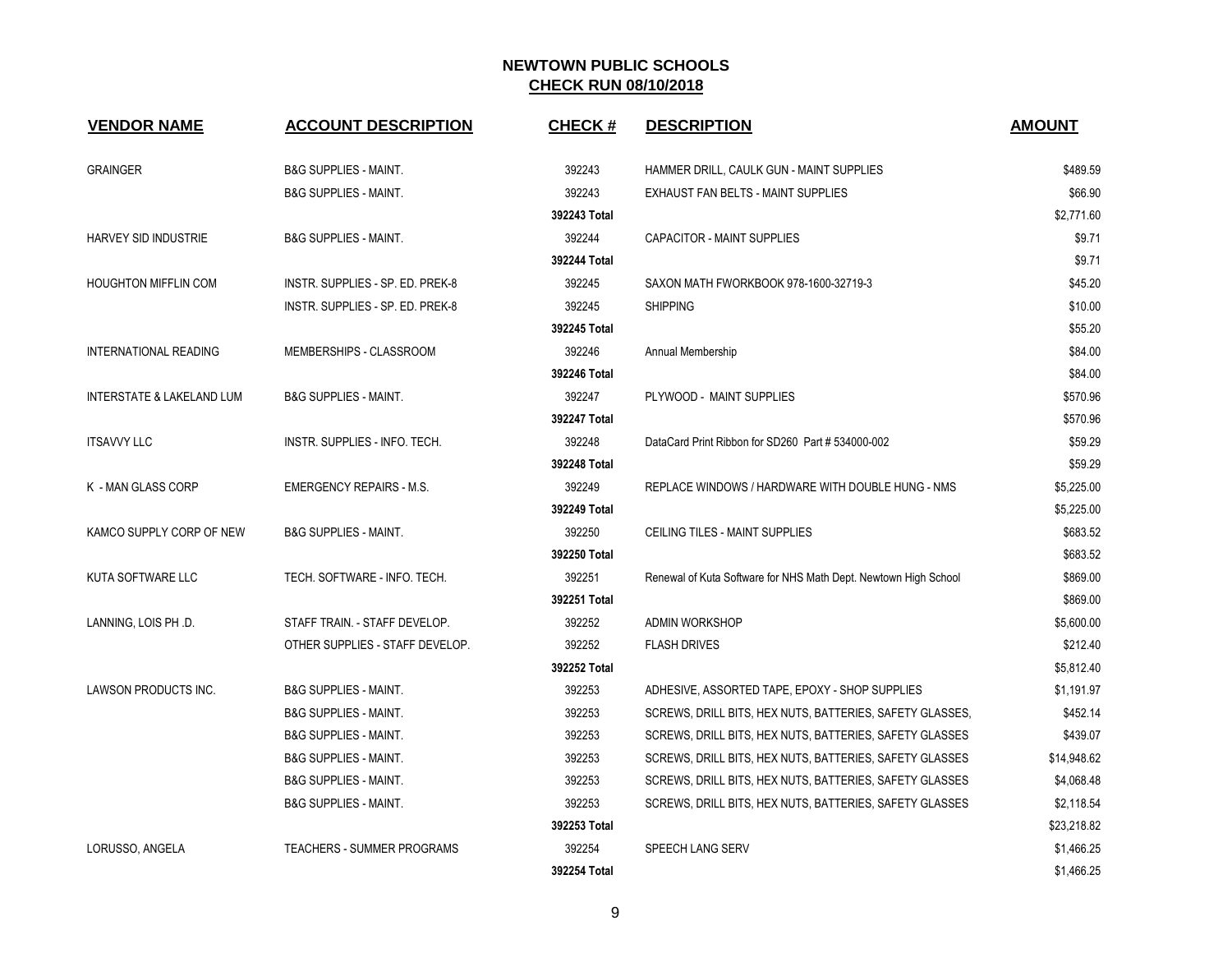| <b>VENDOR NAME</b>         | <b>ACCOUNT DESCRIPTION</b>          | <b>CHECK#</b> | <b>DESCRIPTION</b>                                              | <b>AMOUNT</b> |
|----------------------------|-------------------------------------|---------------|-----------------------------------------------------------------|---------------|
| MARAK, JILL                | INSTR. SUPPLIES - MUSIC             | 392255        | KALLOX SHELF UNIT                                               | \$285.90      |
|                            |                                     | 392255 Total  |                                                                 | \$285.90      |
| MASON W.B. INC.            | INSTR. SUPPLIES - CLASSROOM         | 392256        | Chart Paper, Markers, Crayons - No Shipping                     | (\$19.40)     |
|                            | INSTR. SUPPLIES - CLASSROOM         | 392256        | Chart Paper, Markers, Crayons - No Shipping                     | \$646.44      |
|                            | INSTR. SUPPLIES - CLASSROOM         | 392256        | Chart Paper, Markers, Crayons - No Shipping                     | \$179.16      |
|                            | INSTR. SUPPLIES - CLASSROOM         | 392256        | Chart Paper, Markers, Crayons - No Shipping                     | \$19.40       |
|                            | INSTR. SUPPLIES - CLASSROOM         | 392256        | Chart Paper, Markers, Crayons - No Shipping                     | \$47.84       |
|                            | INSTR. SUPPLIES - SP. ED. H.S.      | 392256        | <b>NHS SUPPLIES</b>                                             | \$80.64       |
|                            | OFF. SUPPLIES - BUS. SERV.          | 392256        | <b>SUPPLIES 2018/19</b>                                         | \$13.30       |
|                            | OFF. SUPPLIES - BUS. SERV.          | 392256        | <b>SUPPLIES 2018/19</b>                                         | \$24.22       |
|                            | OFF. SUPPLIES - BUS. SERV.          | 392256        | COFFEE 20081/19                                                 | \$22.98       |
|                            | OFF. SUPPLIES - BUS. SERV.          | 392256        | <b>SUPPLIES 2018/19</b>                                         | \$46.58       |
|                            | OFF. SUPPLIES - BUS. SERV.          | 392256        | <b>SUPPLIES 2018/19</b>                                         | \$8.30        |
|                            | OFF. SUPPLIES - BUS. SERV.          | 392256        | <b>SUPPLIES 2018/19</b>                                         | \$46.61       |
|                            | OFF. SUPPLIES - BUS. SERV.          | 392256        | WATER 2018/19                                                   | \$15.57       |
|                            | INSTR. SUPPLIES - SP. ED. PREK-8    | 392256        | SUPPLIES FOR BCBA AYOUB                                         | \$5.33        |
|                            | INSTR. SUPPLIES - SP. ED. H.S.      | 392256        | HIGH SCHOOL SUPPLIES M. OCALLAHAN                               | \$35.70       |
|                            | INSTR. SUPPLIES - CLASSROOM         | 392256        | DESK PADS-RUG PROTECTOR-TASK CHAIR                              | \$209.99      |
|                            | INSTR. SUPPLIES - CLASSROOM         | 392256        | ALEES4314 Alera ES Series Mesh Stack Chairs- 4 packs-2 PER PACK | \$1,076.00    |
|                            | INSTR. SUPPLIES - SP. ED. PREK-8    | 392256        | <b>BCBA D. KENNEDY SUPPLIES</b>                                 | \$19.08       |
|                            | INSTR. SUPPLIES - SP. ED. PREK-8    | 392256        | BCBA D. KENNEDY SUPPLIES                                        | \$132.86      |
|                            | INSTR. SUPPLIES - CLASSROOM         | 392256        | Furniture for classrooms per attached quote                     | \$3,390.00    |
|                            | INSTR. SUPPLIES - CLASSROOM         | 392256        | ALEES4314 ALEAR ES SERIES MESH STACK CHAORS                     | \$1,076.00    |
|                            | INSTR. SUPPLIES - SP. ED. PREK-8    | 392256        | SUPPLIES PAL PROGRAM                                            | \$106.99      |
|                            | <b>B&amp;G SUPPLIES - CUSTODIAL</b> | 392256        | LYSOL FOAM, LINERS, BRUSH HEADS, DUSTERS - CUST SUPPLIES        | \$1,768.39    |
|                            | <b>B&amp;G SUPPLIES - CUSTODIAL</b> | 392256        | LYSOL FOAM, LINERS, BRUSH HEADS, DUSTERS - CUST SUPPLIES        | \$1,304.55    |
|                            | <b>B&amp;G SUPPLIES - CUSTODIAL</b> | 392256        | LYSOL FOAM, LINERS, BRUSH HEADS, DUSTERS - CUST SUPPLIES        | \$11,082.26   |
|                            |                                     | 392256 Total  |                                                                 | \$21,338.79   |
| <b>MASTRI BUILDERS LLC</b> | B. & G. REPAIRS - H.S.              | 392257        | EXTERIOR WALL POWER WASH AND PAINT - NHS                        | \$2,200.00    |
|                            |                                     | 392257 Total  |                                                                 | \$2,200.00    |
| MELIORA ACADEMY INC.       | TUITION - OUT-OF-DISTRICT           | 392258        | TUITION - OUT-OF-DISTRICT                                       | \$25,100.00   |
|                            |                                     | 392258 Total  |                                                                 | \$25,100.00   |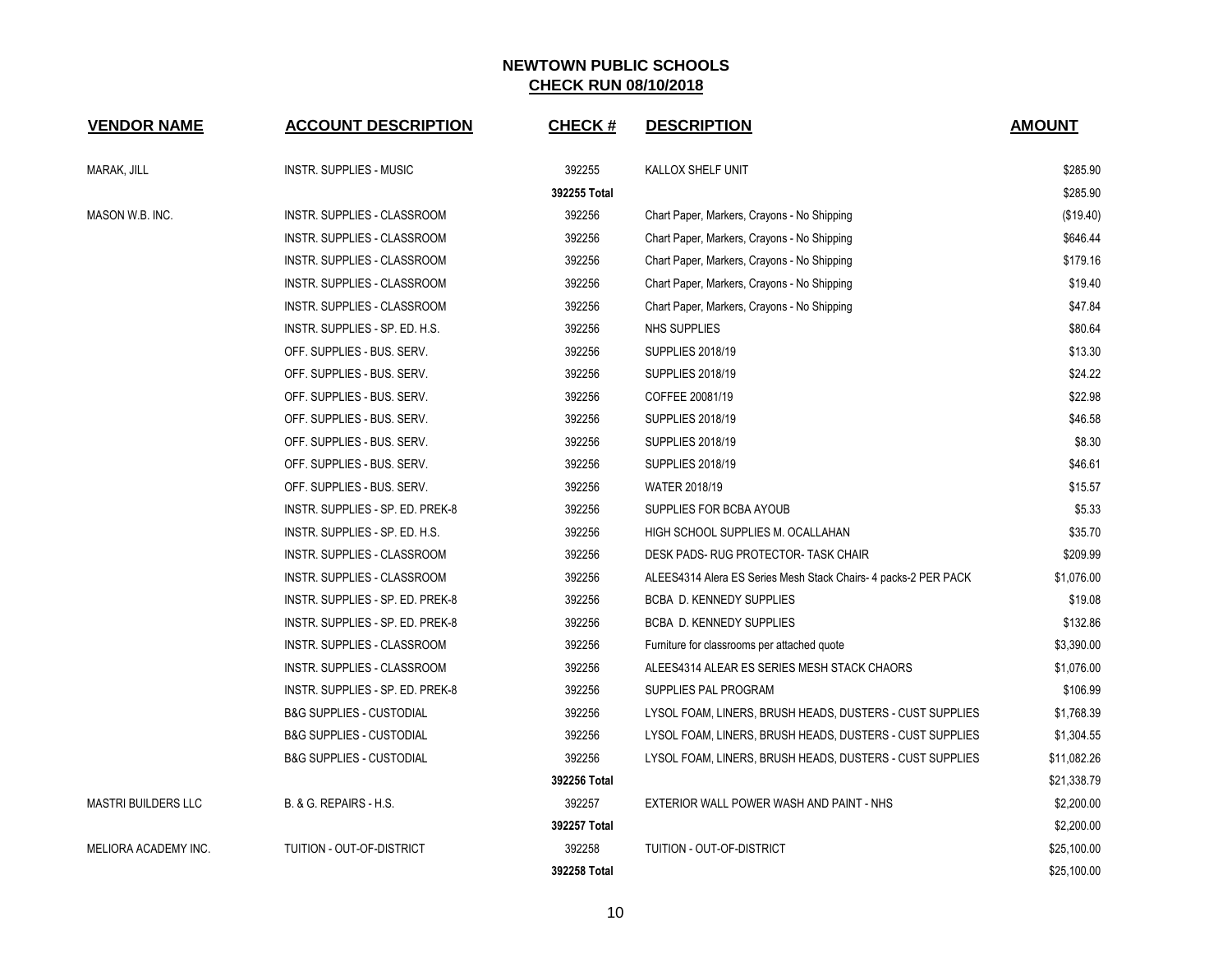| <b>VENDOR NAME</b>          | <b>ACCOUNT DESCRIPTION</b>          | <b>CHECK#</b> | <b>DESCRIPTION</b>                                  | <b>AMOUNT</b> |
|-----------------------------|-------------------------------------|---------------|-----------------------------------------------------|---------------|
| MEMOLI, MATT                | INSTR. SUPPLIES - SPORTS            | 392259        | POSTERS IN HALL FRAMES                              | \$225.73      |
|                             |                                     | 392259 Total  |                                                     | \$225.73      |
| MILLS, RICHARD              | <b>B&amp;G SUPPLIES - CUSTODIAL</b> | 392260        | SHOES (90831)                                       | \$150.00      |
|                             |                                     | 392260 Total  |                                                     | \$150.00      |
| <b>MITCHELL</b>             | FUEL FOR VEHICLES - TRANS.          | 392261        | GAS 876.5                                           | \$1,130.69    |
|                             |                                     | 392261 Total  |                                                     | \$1,130.69    |
| MOBILE MINI, INC.           | EQUIP RENTAL - SPORTS               | 392262        | <b>CONTAINER RENTAL</b>                             | \$95.00       |
|                             | <b>EQUIP RENTAL - SPORTS</b>        | 392262        | <b>CONTAINER RENTAL</b>                             | \$75.00       |
|                             | <b>EQUIP RENTAL - SPORTS</b>        | 392262        | <b>CONTAINER RENTAL</b>                             | \$75.00       |
|                             |                                     | 392262 Total  |                                                     | \$245.00      |
| MONROE ELECTRIC LLC         | <b>REPAIRS - LIBRARY</b>            | 392263        | NEW CAT 5E LINES MAIN OFFICE                        | \$730.00      |
|                             |                                     | 392263 Total  |                                                     | \$730.00      |
| MOORE MEDICAL LLC           | <b>B&amp;G SUPPLIES - CUSTODIAL</b> | 392264        | NON LATEX GLOVES - NHS                              | \$752.40      |
|                             |                                     | 392264 Total  |                                                     | \$752.40      |
| MORETTI, CHRIS              | SUPPLIES - LIBRARY                  | 392265        | 32 BOOKS                                            | \$700.48      |
|                             |                                     | 392265 Total  |                                                     | \$700.48      |
| MORSE & CO, E.A.            | <b>B&amp;G SUPPLIES - CUSTODIAL</b> | 392266        | <b>BURNISHER - CUST SUPPLIES</b>                    | \$1,530.00    |
|                             |                                     | 392266 Total  |                                                     | \$1,530.00    |
| NEWTOWN BOARD OF EDU        | MEDICAL INS. PREMIUMS               | 392267        | LONG TERM DISABILITY                                | \$2,233.06    |
|                             | <b>ADMINISTRATION FEES</b>          | 392267        | RETIREE ADM FEE JULY 2018                           | \$205.00      |
|                             | <b>ADMINISTRATION FEES</b>          | 392267        | COBRA ADM FEE AUG 2018                              | \$300.00      |
|                             | LIFE INSURANCE                      | 392267        | AD&D PREMIUM                                        | \$1,143.26    |
|                             | <b>LIFE INSURANCE</b>               | 392267        | LLIFE PREMIUM                                       | \$5,686.30    |
|                             |                                     | 392267 Total  |                                                     | \$9,567.62    |
| <b>NJK AUTOMOTIVE</b>       | REPAIRS - MAINT.                    | 392268        | A/C REPAIR - 100NT                                  | \$120.95      |
|                             |                                     | 392268 Total  |                                                     | \$120.95      |
| NOODLE TOOLS INC.           | CONTRACTED SERV. - LIBRARY          | 392269        | Renewal for 2018-2019 school year. No shipping.     | \$387.00      |
|                             |                                     | 392269 Total  |                                                     | \$387.00      |
| <b>NSTA MEMBER SERVICES</b> | MEMBERSHIPS - CLASSROOM             | 392270        | Membership renewal for Science & Children           | \$79.00       |
|                             |                                     | 392270 Total  |                                                     | \$79.00       |
| NWEA                        | CONTRACTED SERV. - STAFF DEVELOP.   | 392271        | MAP Growth Math, Reading, & Language MAP Growth K-2 | \$33,603.00   |
|                             |                                     | 392271 Total  |                                                     | \$33,603.00   |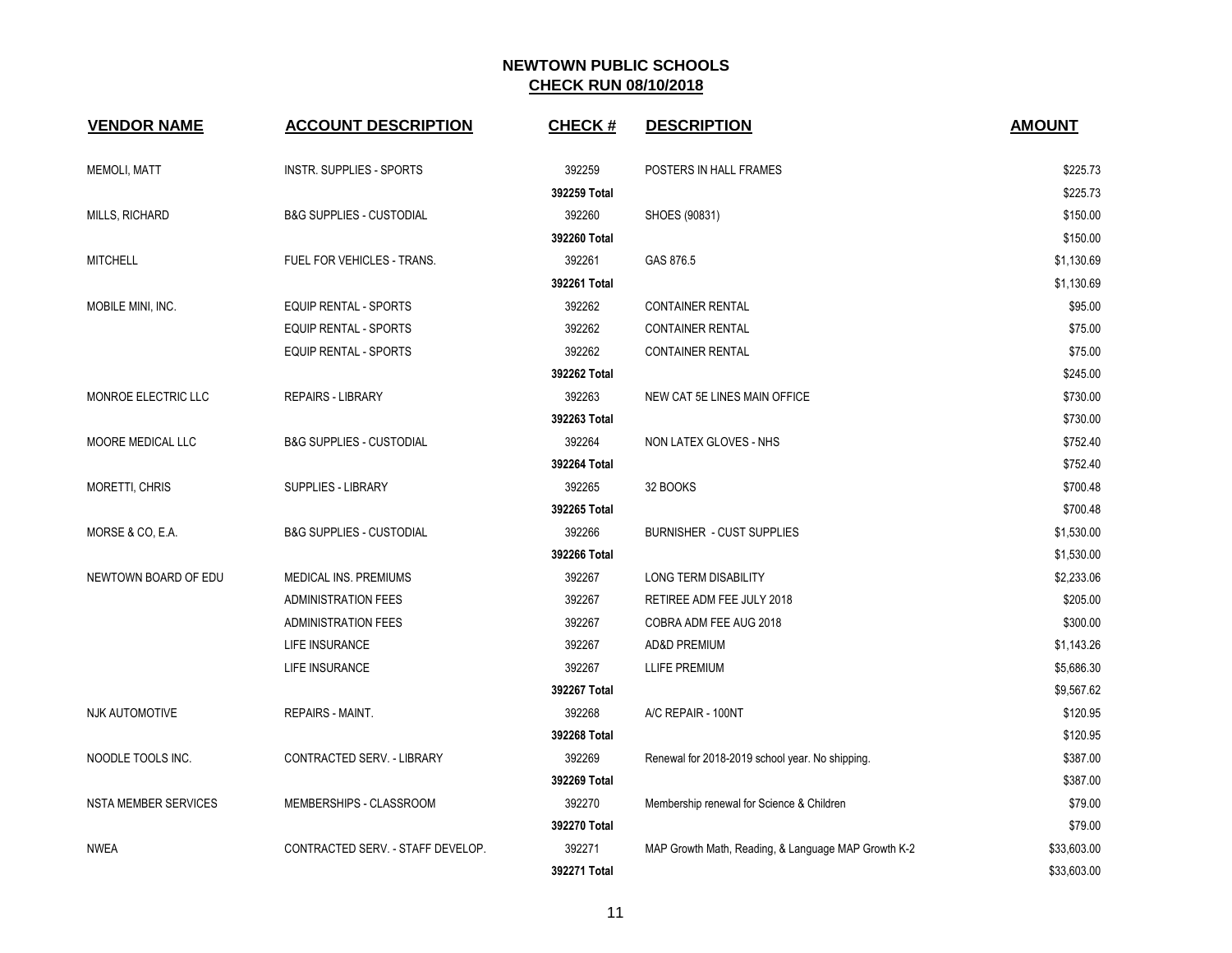| <b>VENDOR NAME</b>        | <b>ACCOUNT DESCRIPTION</b>         | <b>CHECK#</b> | <b>DESCRIPTION</b>                                             | <b>AMOUNT</b> |
|---------------------------|------------------------------------|---------------|----------------------------------------------------------------|---------------|
| OFFICE DEPOT, INC         | INSTR. SUPPLIES - CLASSROOM        | 392272        | 4 Drawer file cabinet, (Eppley) Priced per CT BID. Free ship   | \$259.98      |
|                           |                                    | 392272 Total  |                                                                | \$259.98      |
| <b>ON-SITE SHREDDING</b>  | CONTRACTED SERV. - BUS. SERV.      | 392273        | SHREDDING SERV 2018/19                                         | \$50.00       |
|                           | CONTRACTED SERV. - CLASSRM         | 392273        | SHREDDING SERV 2018/19                                         | \$35.00       |
|                           | OFF. SUPPLIES - ADMIN.             | 392273        | SHREDDING SERV 2018/19                                         | \$25.00       |
|                           | OFF. SUPPLIES - ADMIN.             | 392273        | SHREDDING SERV 2018/19                                         | \$30.00       |
|                           |                                    | 392273 Total  |                                                                | \$140.00      |
| ORIENTAL TRADING CO       | INSTR. SUPPLIES - CLASSROOM        | 392274        | See attached, class supplies                                   | \$114.32      |
|                           | INSTR. SUPPLIES - CLASSROOM        | 392274        | shipping                                                       | \$14.99       |
|                           |                                    | 392274 Total  |                                                                | \$129.31      |
| OTIS ELEVATOR COMPANY     | <b>B&amp;G CONTRACTED SERV.</b>    | 392275        | ELEVATOR SVC CONTRACT - HAWL/RIS 2018-2019                     | \$292.53      |
|                           | <b>B&amp;G CONTRACTED SERV.</b>    | 392275        | ELEVATOR SVC CONTRACT - HAWL/RIS 2018-2019                     | \$921.48      |
|                           |                                    | 392275 Total  |                                                                | \$1,214.01    |
| OVERHEAD DOOR COMPANY OF  | <b>EMERGENCY REPAIRS - GEN.</b>    | 392276        | MAINT SHOP OVERHEAD DOOR REPAIR                                | \$379.00      |
|                           |                                    | 392276 Total  |                                                                | \$379.00      |
| PAR INC.                  | INSTR. SUPPLIES - PSYCH.           | 392277        | BRIEF PARENT FORMS 10973TB                                     | \$144.00      |
|                           | INSTR. SUPPLIES - PSYCH.           | 392277        | BRIEF TEACHER FORMS 10974-TB                                   | \$144.00      |
|                           | INSTR. SUPPLIES - PSYCH.           | 392277        | <b>SHIPPING</b>                                                | \$23.04       |
|                           |                                    | 392277 Total  |                                                                | \$311.04      |
| PC ENTERPRISES INC        | EQUIPMENT - INFO. TECH.            | 392278        | Epson DC-21 Document Camera                                    | \$4,850.00    |
|                           |                                    | 392278 Total  |                                                                | \$4,850.00    |
| PEMBROKE PUMPING SERVICES | <b>EQUIP RENTAL - SPORTS</b>       | 392279        | PORT O POTTY RENTAL                                            | \$360.00      |
|                           |                                    | 392279 Total  |                                                                | \$360.00      |
| PEPPER J.W. & SON IN      | INSTR. SUPPLIES - MUSIC            | 392280        | Assorted Technicises for Band, Percussion, Bassoon, Tuba, Etc. | \$557.20      |
|                           | <b>INSTR. SUPPLIES - MUSIC</b>     | 392280        | Shipping                                                       | \$26.99       |
|                           | INSTR. SUPPLIES - MUSIC            | 392280        | Assorted Technicises for Band, Percussion, Bassoon, Tuba, Etc. | \$99.50       |
|                           | INSTR. SUPPLIES - MUSIC            | 392280        | Assorted Technicises for Band, Percussion, Bassoon, Tuba, Etc  | \$19.90       |
|                           |                                    | 392280 Total  |                                                                | \$703.59      |
| POSITIVE PROMOTIONS, INC. | <b>INSTR. SUPPLIES - CLASSROOM</b> | 392281        | Round Pioneer Pencils (Hawley)<br>(Please see attached)        | \$240.00      |
|                           | INSTR. SUPPLIES - CLASSROOM        | 392281        | Set-Up Charge                                                  | \$15.00       |
|                           | INSTR. SUPPLIES - CLASSROOM        | 392281        | Ship/Handling                                                  | \$25.95       |
|                           |                                    | 392281 Total  |                                                                | \$280.95      |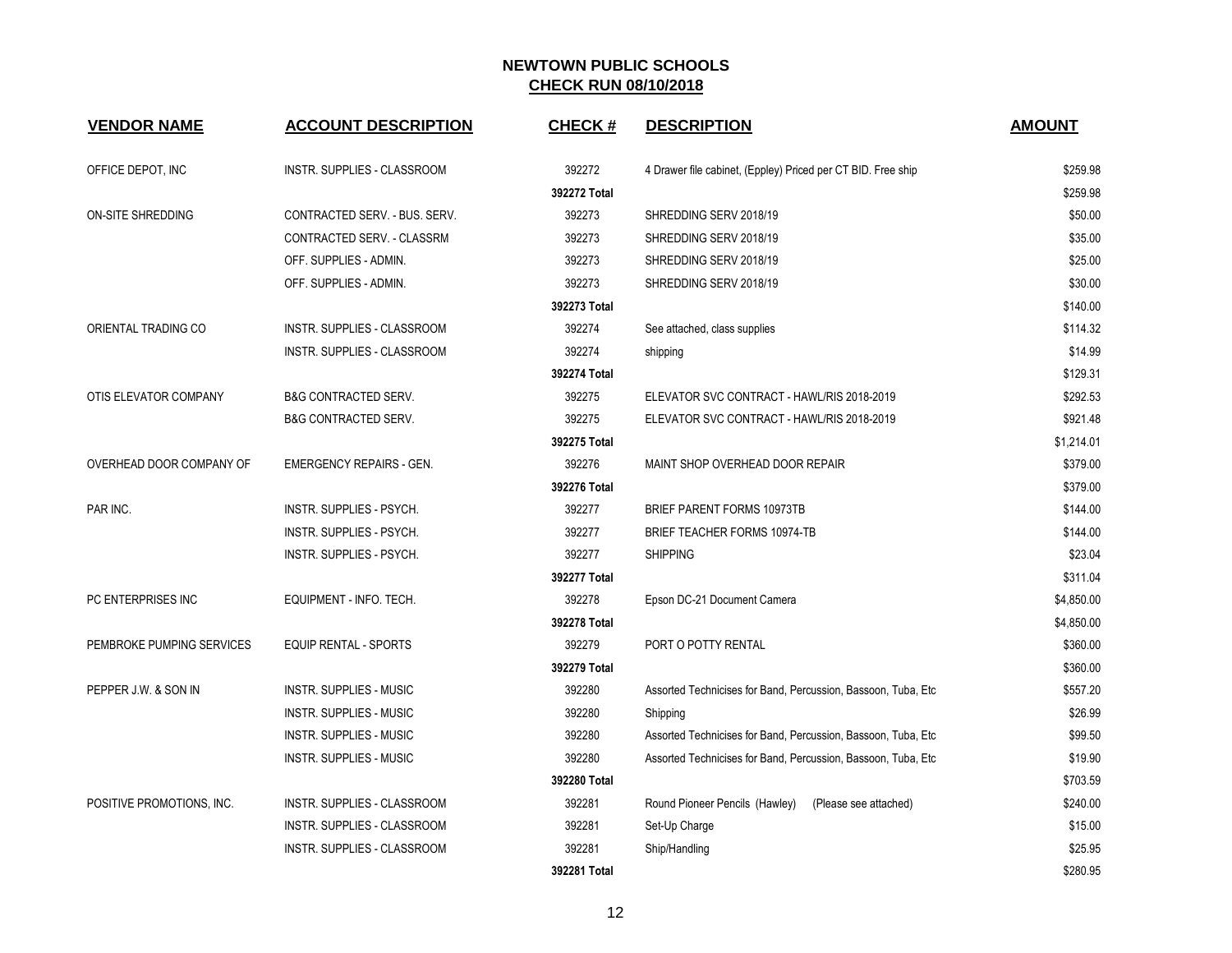| <b>VENDOR NAME</b>          | <b>ACCOUNT DESCRIPTION</b>          | <b>CHECK#</b> | <b>DESCRIPTION</b>                                                   | <b>AMOUNT</b> |
|-----------------------------|-------------------------------------|---------------|----------------------------------------------------------------------|---------------|
| POWERSCHOOL GROUP LLC       | PROF. SERV. - BUS. SERV             | 392282        | EFINANCE PLUS PROJECT MANAGEMENT T&M                                 | \$420.00      |
|                             | CONTRACTED SERV. - INFO. TECH.      | 392282        | PS SIS Additional Support Contact                                    | \$1,030.00    |
|                             | CONTRACTED SERV. - INFO. TECH.      | 392282        | PS SIS M&S Recurring based on 4600 students                          | \$23,920.00   |
|                             |                                     | 392282 Total  |                                                                      | \$25,370.00   |
| PR MEDIA                    | ADVERTISING - SUPER.                | 392283        | ADV 2018                                                             | \$500.00      |
|                             |                                     | 392283 Total  |                                                                      | \$500.00      |
| PROJECT ADVENTURE 2         | REPAIRS - PROJ. ADV.                | 392284        | Annual course inspection/repair. See attached contract.              | \$1,250.00    |
|                             |                                     | 392284 Total  |                                                                      | \$1,250.00    |
| PROJECT LEAD THE WAY        | <b>INSTR. SUPPLIES - SCIENCE</b>    | 392285        | SUPPLIES -DJ NICHOLSON-PLTW                                          | \$5,719.00    |
|                             |                                     | 392285 Total  |                                                                      | \$5,719.00    |
| RALLY! EDUCATION            | INSTR. SUPPLIES - CLASSROOM         | 392286        | Understanding Poetry, Reading to Analyze & Interpret, 25-pack        | \$398.00      |
|                             | INSTR. SUPPLIES - CLASSROOM         | 392286        | Understanding Poetry, Reading to Analyze & Interpret, 25-pack        | \$597.00      |
|                             |                                     | 392286 Total  |                                                                      | \$995.00      |
| REALLY GOOD STUFF INC.      | INSTR. SUPPLIES - CLASSROOM         | 392287        | <b>Chair Pockets</b>                                                 | \$146.68      |
|                             | INSTR. SUPPLIES - CLASSROOM         | 392287        | Privacy Shields - 15% off & No Shipping - coupon Code HOT15          | \$56.08       |
|                             | <b>INSTR. SUPPLIES - CLASSROOM</b>  | 392287        | See attached, classroom supplies, no shipping code=school buy        | \$285.44      |
|                             | INSTR. SUPPLIES - CLASSROOM         | 392287        | Writing folder, 15327                                                | \$194.04      |
|                             | INSTR. SUPPLIES - CLASSROOM         | 392287        | Hang up totes, 158550                                                | \$72.54       |
|                             | INSTR. SUPPLIES - CLASSROOM         | 392287        | Sub folder, free shipping code=school buy                            | \$46.00       |
|                             |                                     | 392287 Total  |                                                                      | \$800.78      |
| <b>REISS, CHRISTOPHER</b>   | <b>B&amp;G SUPPLIES - CUSTODIAL</b> | 392288        | SHOES (90831)                                                        | \$114.80      |
|                             |                                     | 392288 Total  |                                                                      | \$114.80      |
| <b>RESOURCES FOR EDUCAT</b> | INSTR. SUPPLIES - CLASSROOM         | 392289        | Math & Science Connection, Beginning Edition - English - no shipping | \$249.00      |
|                             |                                     | 392289 Total  |                                                                      | \$249.00      |
| ROUSSO, JANICE              | CONTRACTED SERV. - SUPER.           | 392290        | <b>FINGERPRINTS</b>                                                  | \$15.00       |
|                             |                                     | 392290 Total  |                                                                      | \$15.00       |
| SCHOLASTIC INC              | INSTR. SUPPLIES - READING           | 392291        | Story works text set, Disaster and Survival, Courage and Resilience  | \$206.50      |
|                             | INSTR. SUPPLIES - READING           | 392291        | shipping charge.                                                     | \$18.59       |
|                             |                                     | 392291 Total  |                                                                      | \$225.09      |
| <b>SCHOOL SPECIALTY</b>     | INSTR. SUPPLIES - CLASSROOM         | 392292        | Classroom supplies, glue, paint, play doh, bags, no shipping         | \$204.72      |
|                             | INSTR. SUPPLIES - CLASSROOM         | 392292        | Composition paper, exam book(myhill), chart paper, easel pads,       | \$284.92      |
|                             | INSTR. SUPPLIES - CLASSROOM         | 392292        | See attached, composition books, markers, correction fluid, pens,    | \$308.28      |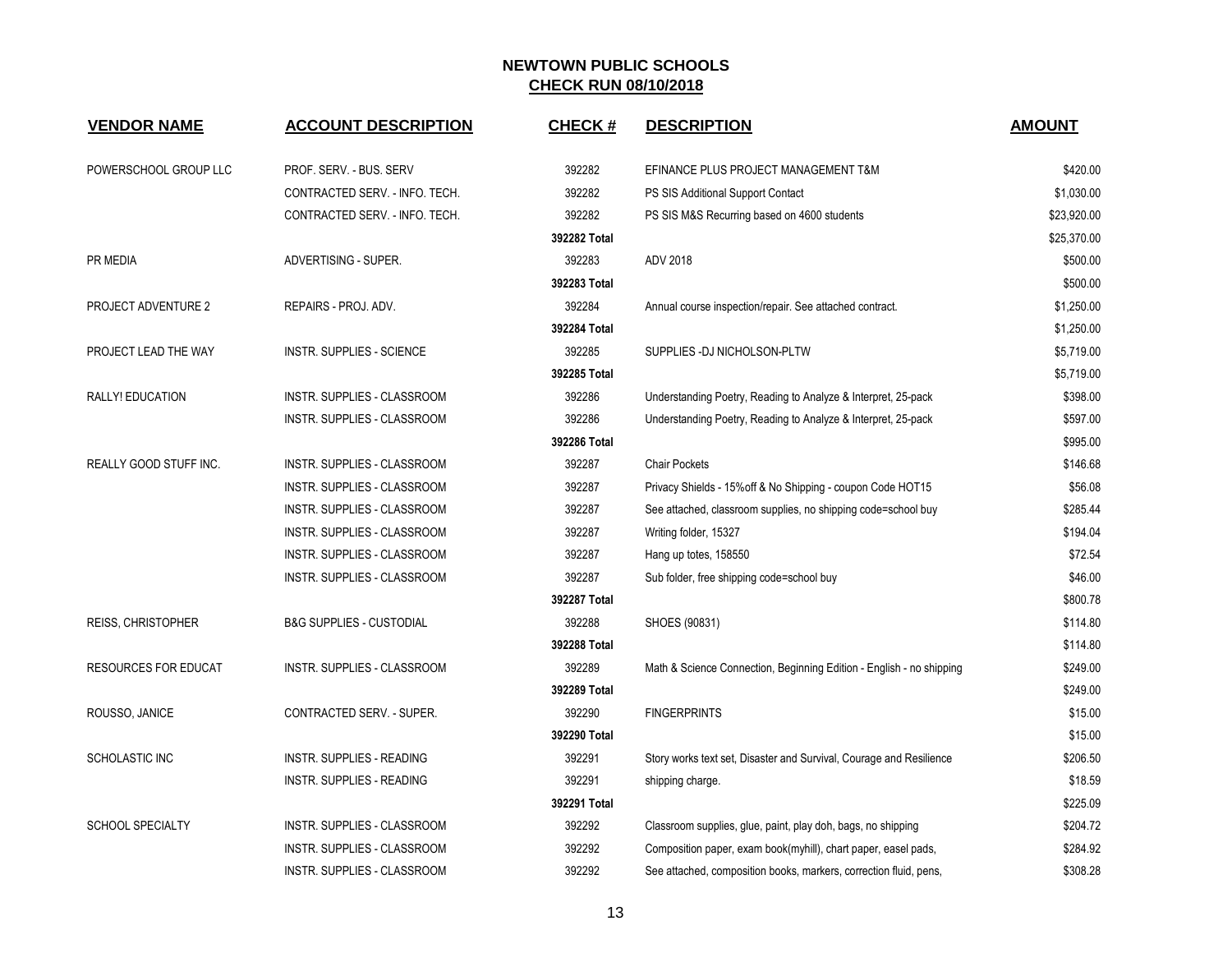| <b>VENDOR NAME</b>              | <b>ACCOUNT DESCRIPTION</b>         | <b>CHECK#</b> | <b>DESCRIPTION</b>                                                           | <b>AMOUNT</b> |
|---------------------------------|------------------------------------|---------------|------------------------------------------------------------------------------|---------------|
| <b>SCHOOL SPECIALTY</b>         | <b>INSTR. SUPPLIES - CLASSROOM</b> | 392292        | See attached, glue stix, color pencils, index cards, binders clips, folders, | \$1,220.70    |
|                                 | INSTR. SUPPLIES - CLASSROOM        | 392292        | Flexible rule comp. 48 sheets, Item 002058                                   | \$88.00       |
|                                 | INSTR. SUPPLIES - CLASSROOM        | 392292        | classroom supplies, see attached, no shipping                                | \$388.06      |
|                                 | INSTR. SUPPLIES - CLASSROOM        | 392292        | See attached: markers, dry erasers, file frames, no shipping                 | \$63.39       |
|                                 | INSTR. SUPPLIES - CLASSROOM        | 392292        | For classroom items needed, ie: scissors, staplers, envelopes, etc           | \$855.08      |
|                                 | INSTR. SUPPLIES - CLASSROOM        | 392292        | For classroom items needed, ie: scissors, staplers, envelopes, etc           | \$125.87      |
|                                 | INSTR. SUPPLIES - CLASSROOM        | 392292        | For classroom items needed, ie: scissors, staplers, envelopes, etc           | \$517.90      |
|                                 | INSTR. SUPPLIES - CLASSROOM        | 392292        | Classroom Supplies - no shipping                                             | \$412.49      |
|                                 | INSTR. SUPPLIES - CLASSROOM        | 392292        | Classroom Supplies - No Shipping                                             | \$118.80      |
|                                 | INSTR. SUPPLIES - CLASSROOM        | 392292        | Classroom Supplies - no shipping                                             | \$56.77       |
|                                 | INSTR. SUPPLIES - CLASSROOM        | 392292        | Masking Tape & Refills - no shipping                                         | \$54.14       |
|                                 |                                    | 392292 Total  |                                                                              | \$4,699.12    |
| SHI INTERNATIONAL CORP.         | TECH. SOFTWARE - INFO. TECH.       | 392293        | Creative Cloud - Agreement                                                   | \$12,150.00   |
|                                 |                                    | 392293 Total  |                                                                              | \$12,150.00   |
| STAPLES BUSINESS ADVANTAGE      | <b>INSTR. SUPPLIES - ART</b>       | 392294        | MAGIC MENDING TAPE- PUSH PINS-FILE FOLDERS                                   | \$340.88      |
|                                 | INSTR. SUPPLIES - ART              | 392294        | MAGIC MENDING TAPE- PUSH PINS-FILE FOLDERS                                   | \$319.99      |
|                                 | <b>INSTR. SUPPLIES - ART</b>       | 392294        | MAGIC MENDING TAPE- PUSH PINS-FILE FOLDERS                                   | \$25.77       |
|                                 |                                    | 392294 Total  |                                                                              | \$686.64      |
| <b>STUDIES WEEKLY</b>           | INSTR. SUPPLIES - CLASSROOM        | 392295        | CT Studies Weekly - 4th Grade - no shipping                                  | \$612.00      |
|                                 |                                    | 392295 Total  |                                                                              | \$612.00      |
| SUBURBAN STATIONERS INC.        | <b>INSTR. SUPPLIES - CLASSROOM</b> | 392296        | Grade 2 Comp Book                                                            | \$148.50      |
|                                 | INSTR. SUPPLIES - CLASSROOM        | 392296        | Grade 3 Comp Book - no shipping                                              | \$148.50      |
|                                 |                                    | 392296 Total  |                                                                              | \$297.00      |
| <b>SUPER DUPER PUBLICATIONS</b> | <b>INSTR. SUPPLIES - SP/HEAR.</b>  | 392297        | <b>MAGNETALK MATCH UP GB181</b>                                              | \$94.94       |
|                                 | INSTR. SUPPLIES - SP/HEAR.         | 392297        | MAGNETALK ERLY GO TOGETHER SAS33                                             | \$24.95       |
|                                 |                                    | 392297 Total  |                                                                              | \$119.89      |
| <b>SUPPLYWORKS</b>              | <b>B&amp;G SUPPLIES - MAINT.</b>   | 392298        | DEGREASER, MICROFIBER CLOTHS, BOTTLE FILLING STATIONS,                       | (\$892.37)    |
|                                 | <b>B&amp;G SUPPLIES - MAINT.</b>   | 392298        | DEGREASER, MICROFIBER CLOTHS, BOTTLE FILLING STATIONS,                       | \$14,945.43   |
|                                 | <b>B&amp;G SUPPLIES - MAINT.</b>   | 392298        | DEGREASER, MICROFIBER CLOTHS, BOTTLE FILLING STATIONS,                       | \$2,276.80    |
|                                 | <b>B&amp;G SUPPLIES - MAINT.</b>   | 392298        | DEGREASER, MICROFIBER CLOTHS, BOTTLE FILLING STATIONS,                       | \$62.40       |
|                                 | <b>B&amp;G SUPPLIES - MAINT.</b>   | 392298        | DEGREASER, MICROFIBER CLOTHS, BOTTLE FILLING STATIONS,                       | \$139.48      |
|                                 | <b>B&amp;G SUPPLIES - MAINT.</b>   | 392298        | DEGREASER, MICROFIBER CLOTHS, BOTTLE FILLING STATIONS,                       | \$1,115.84    |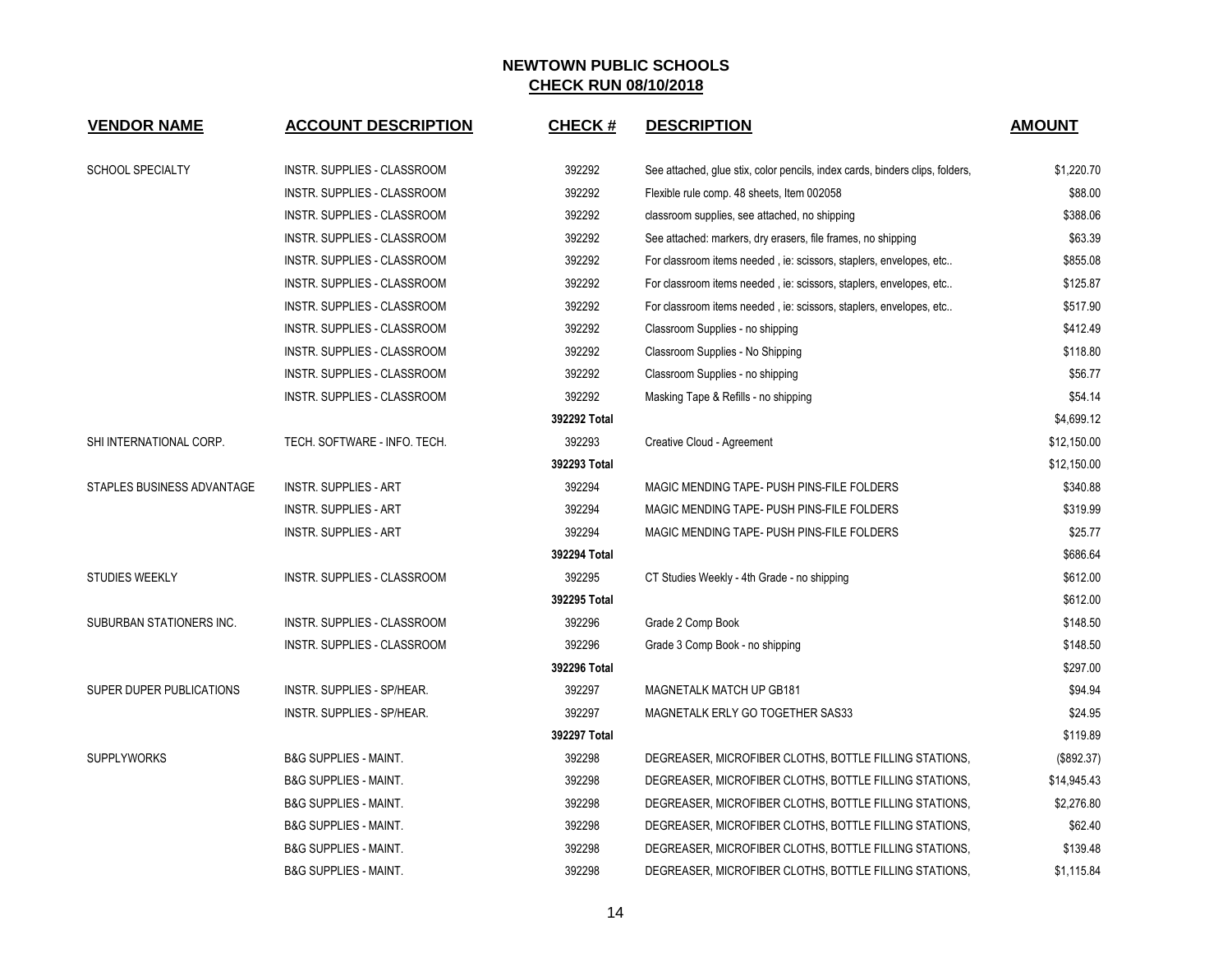| <b>VENDOR NAME</b>             | <b>ACCOUNT DESCRIPTION</b>       | <b>CHECK#</b> | <b>DESCRIPTION</b>                                             | <b>AMOUNT</b> |
|--------------------------------|----------------------------------|---------------|----------------------------------------------------------------|---------------|
| <b>SUPPLYWORKS</b>             | <b>B&amp;G SUPPLIES - MAINT.</b> | 392298        | MOEN FAUCETS SHOP STOCK - MAINT SUP                            | (\$77.95)     |
|                                | <b>B&amp;G SUPPLIES - MAINT.</b> | 392298        | MOEN FAUCETS SHOP STOCK - MAINT SUPPLIES                       | \$3,908.95    |
|                                |                                  | 392298 Total  |                                                                | \$21,478.58   |
| SWANK MOVIE LICENSING US       | CONTRACTED SERV. - CLASSRM       | 392299        | Annual Site License                                            | \$491.00      |
|                                |                                  | 392299 Total  |                                                                | \$491.00      |
| <b>TEACHER DIRECT LLC</b>      | INSTR. SUPPLIES - CLASSROOM      | 392300        | Item# 63923 TCR Pete the Cat Library Pockets                   | \$5.48        |
|                                | INSTR. SUPPLIES - CLASSROOM      | 392300        | Item# 5555 TCT Chevron & Dots Library Pockets                  | \$5.48        |
|                                | INSTR. SUPPLIES - CLASSROOM      | 392300        | Item# 69608 GED S/72 Bday pencils                              | \$12.48       |
|                                | INSTR. SUPPLIES - CLASSROOM      | 392300        | Item# 69742 GED Dr. Suess Bookmarks                            | \$7.48        |
|                                | INSTR. SUPPLIES - CLASSROOM      | 392300        | Item# 5165 PAC - Sentence Strips                               | \$6.96        |
|                                | INSTR. SUPPLIES - CLASSROOM      | 392300        | Item# D1504 MSG - Kindergarteners are #1 Pencils S/12          | \$9.92        |
|                                | INSTR. SUPPLIES - CLASSROOM      | 392300        | Item# 64552 CLI - Wiggle Eyes12mm                              | \$5.12        |
|                                | INSTR. SUPPLIES - CLASSROOM      | 392300        | Item# 2565 CTP - Emoji Bday Crowns                             | \$11.88       |
|                                |                                  | 392300 Total  |                                                                | \$64.80       |
| <b>TORRCO</b>                  | <b>EMERGENCY REPAIRS - M.S.</b>  | 392301        | <b>EMERG FAUCETS REPLACE - NMS</b>                             | \$532.01      |
|                                | <b>EMERGENCY REPAIRS - M.G.</b>  | 392301        | <b>BACKFLOW REPAIR - MG</b>                                    | \$3,977.67    |
|                                | <b>B&amp;G SUPPLIES - MAINT.</b> | 392301        | COPPER SPLIT RING HANGER - PLUMBING SUPPLIES                   | \$34.64       |
|                                |                                  | 392301 Total  |                                                                | \$4,544.32    |
| <b>TOTAL LIGHTING SERVI</b>    | <b>B&amp;G CONTRACTED SERV.</b>  | 392302        | EMERGENCY LIGHT / EXIT SIGN INSPECTIONS - ALL SCHOOLS          | \$720.00      |
|                                |                                  | 392302 Total  |                                                                | \$720.00      |
| <b>TREASURER - FINGERPRINT</b> | CONTRACTED SERV. - SUPER.        | 392303        | <b>FINGERPRINTS</b>                                            | \$168.00      |
|                                |                                  | 392303 Total  |                                                                | \$168.00      |
| <b>TREASURER - FINGERPRINT</b> | CONTRACTED SERV. - SUPER.        | 392304        | <b>FINGERPRINTS</b>                                            | \$225.00      |
|                                |                                  | 392304 Total  |                                                                | \$225.00      |
| <b>TREASURER - FINGERPRINT</b> | CONTRACTED SERV. - SUPER.        | 392305        | <b>FINGERPRINTS</b>                                            | \$33.50       |
|                                |                                  | 392305 Total  |                                                                | \$33.50       |
| TREASURER, STATE OF CONNE      | STAFF TRAIN. - B&G ADMIN.        | 392306        | HVAC STATE LICENSE RENEWAL                                     | \$120.00      |
|                                |                                  | 392306 Total  |                                                                | \$120.00      |
| <b>US GAMES</b>                | INSTR. SUPPLIES - P.E.           | 392307        | Quote 21014949 PE supplies, see attached, softballs, yoga bino | \$788.94      |
|                                |                                  | 392307 Total  |                                                                | \$788.94      |
| <b>VERIZON WIRELESS</b>        | <b>TELEPHONE &amp; CABLE</b>     | 392308        | TELEPHONE SERV 2018/19                                         | \$2,577.14    |
|                                |                                  | 392308 Total  |                                                                | \$2,577.14    |